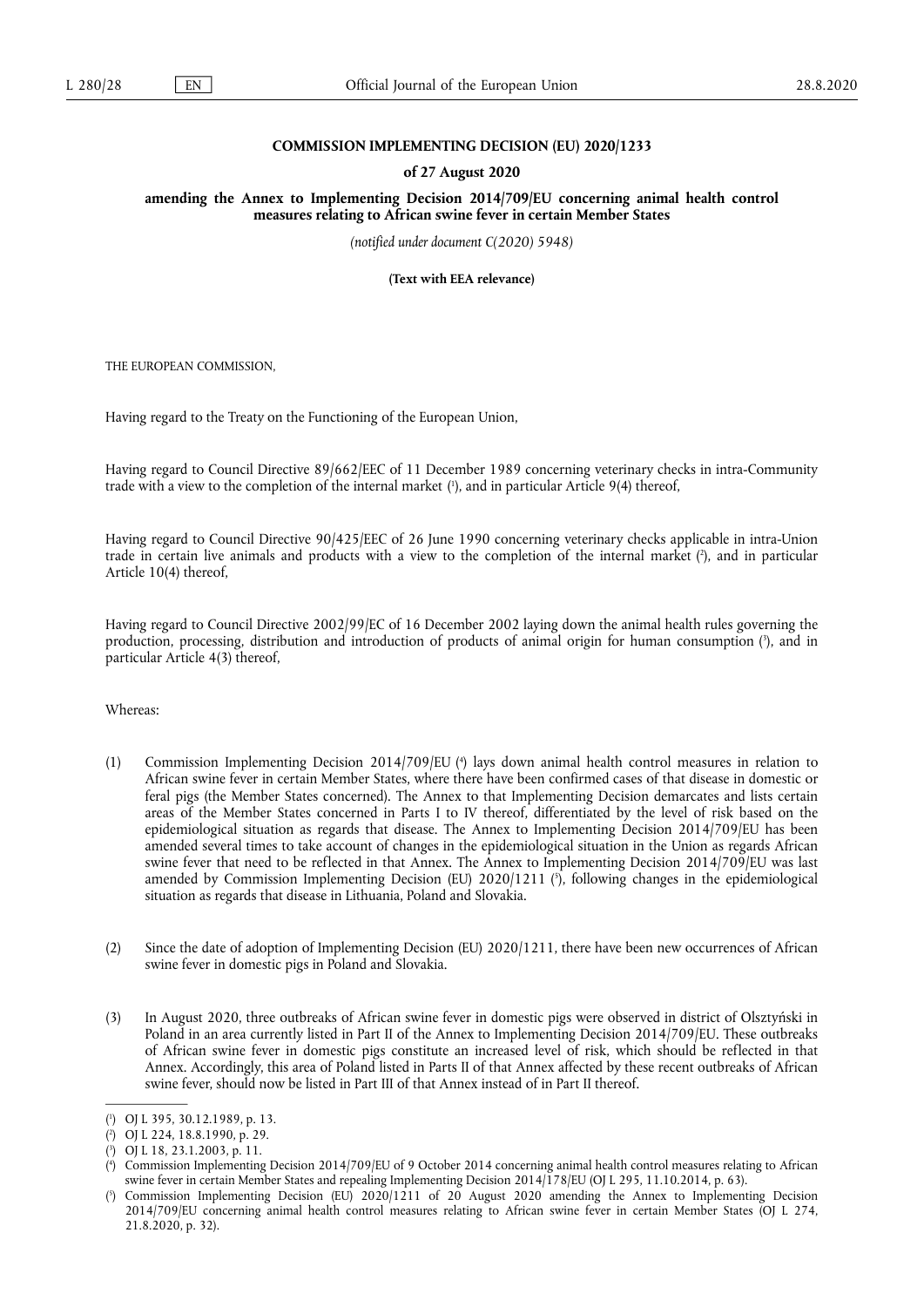- (4) In August 2020, three outbreaks of African swine fever in domestic pigs were observed in the districts of Košiceokolie and Trebišov in Slovakia in areas currently listed in Part III of that Annex, located in close proximity to areas currently listed in Part II thereof. These outbreaks of African swine fever in domestic pigs constitute an increased level of risk, which should be reflected in that Annex. Accordingly, these areas of Slovakia listed in Part II of that Annex, that are in close proximity to the area listed in Part III affected by this recent outbreak of African swine fever, should now be listed in Part III of that Annex instead of in Part II thereof.
- (5) Following the recent outbreaks of African swine fever in domestic pigs in Poland and Slovakia, and taking into account the current epidemiological situation in the Union, regionalisation in these Member States has been reassessed and updated. In addition, the risk management measures in place have also been reassessed and updated. These changes need to be reflected in the Annex to Implementing Decision 2014/709/EU.
- (6) In order to take account of recent developments in the epidemiological situation of African swine fever in the Union, and in order to combat the risks associated with the spread of that disease in a proactive manner, new high-risk areas of a sufficient size should be demarcated for Poland and Slovakia and duly listed in Part III of the Annex to Implementing Decision 2014/709/EU. Given that Part III of the Annex to Implementing Decision 2014/709/EU lists the areas where the epidemiological situation is still evolving and very dynamic, when any amendments are made to areas listed in that Part, particular consideration must always be given to the effect on the surrounding areas, as has been done in this instance. Parts II and III of that Annex should therefore be amended accordingly.
- (7) Given the urgency of the epidemiological situation in the Union as regards the spread of African swine fever, it is important that the amendments made to the Annex to Implementing Decision 2014/709/EU by this Decision take effect as soon as possible.
- (8) The measures provided for in this Decision are in accordance with the opinion of the Standing Committee on Plants, Animals, Food and Feed,

HAS ADOPTED THIS DECISION:

*Article 1* 

The Annex to Implementing Decision 2014/709/EU is replaced by the text set out in the Annex to this Decision.

*Article 2* 

This Decision is addressed to the Member States.

Done at Brussels, 27 August 2020.

*For the Commission*  Stella KYRIAKIDES *Member of the Commission*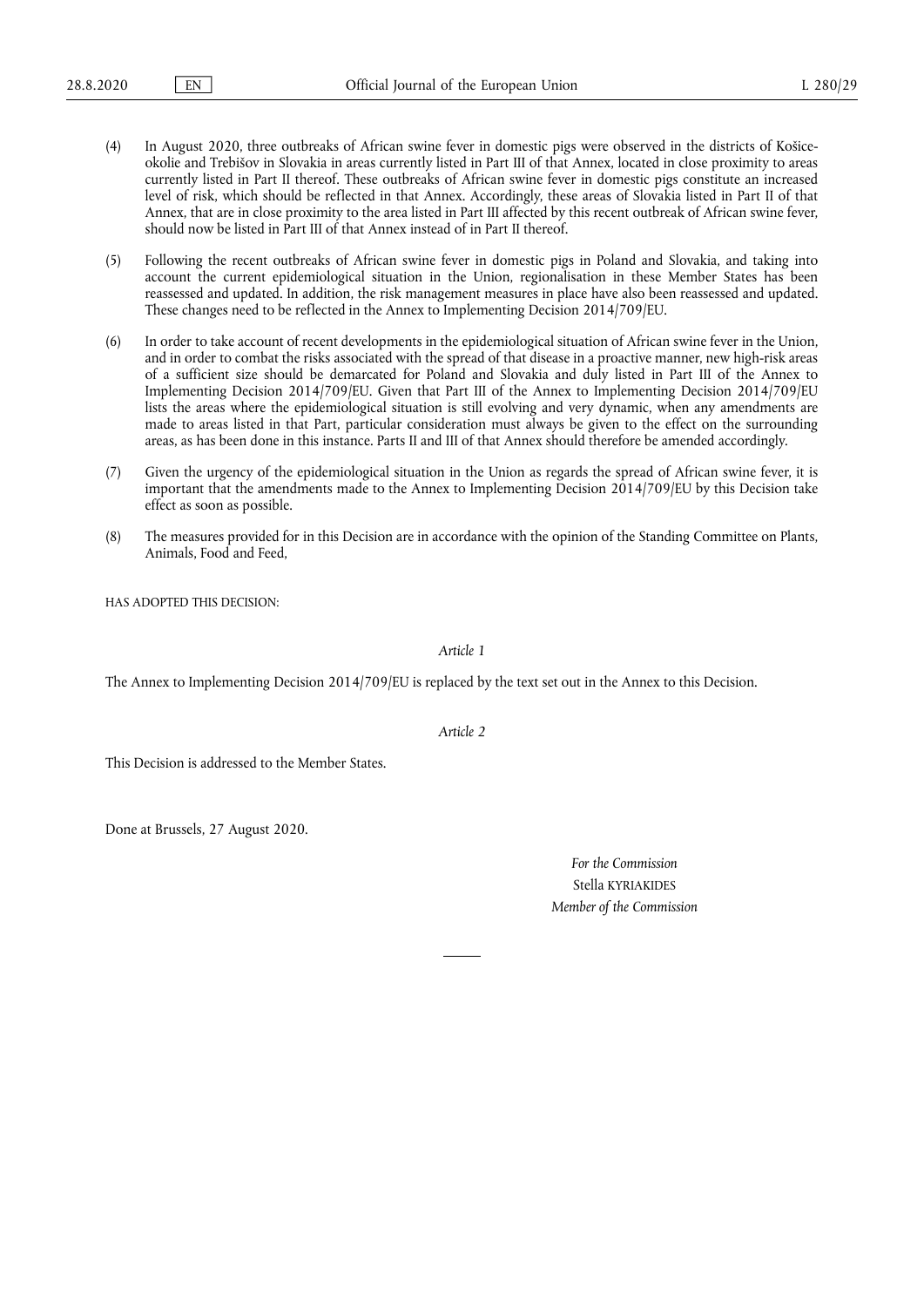# *ANNEX*

The Annex to Implementing Decision 2014/709/EU is replaced by the following:

*'ANNEX* 

#### PART I

# 1. **Belgium**

Les zones suivantes en Belgique:

dans la province de Luxembourg:

- la zone est délimitée, dans le sens des aiguilles d'une montre, par:
	- Frontière avec la France,
	- Rue Mersinhat à Florenville,
	- La N818 jusque son intersection avec la N83,
	- La N83 jusque son intersection avec la N884,
	- La N884 jusque son intersection avec la N824,
	- La N824 jusque son intersection avec Le Routeux,
	- Le Routeux,
	- Rue d'Orgéo,
	- Rue de la Vierre,
	- Rue du Bout-d'en-Bas,
	- Rue Sous l'Eglise,
	- Rue Notre-Dame,
	- Rue du Centre,
	- La N845 jusque son intersection avec la N85,
	- La N85 jusque son intersection avec la N40,
	- La N40 jusque son intersection avec la N802,
	- La N802 jusque son intersection avec la N825,
	- La N825 jusque son intersection avec la E25-E411,
	- La E25-E411 jusque son intersection avec la N40,
	- N40: Burnaimont, Rue de Luxembourg, Rue Ranci, Rue de la Chapelle,
	- Rue du Tombois,
	- Rue Du Pierroy,
	- Rue Saint-Orban,
	- Rue Saint-Aubain,
	- Rue des Cottages,
	- Rue de Relune,
	- Rue de Rulune,
	- Route de l'Ermitage,
	- N87: Route de Habay,
	- Chemin des Ecoliers,
	- Le Routy,
	- Rue Burgknapp,
	- Rue de la Halte,
	- Rue du Centre,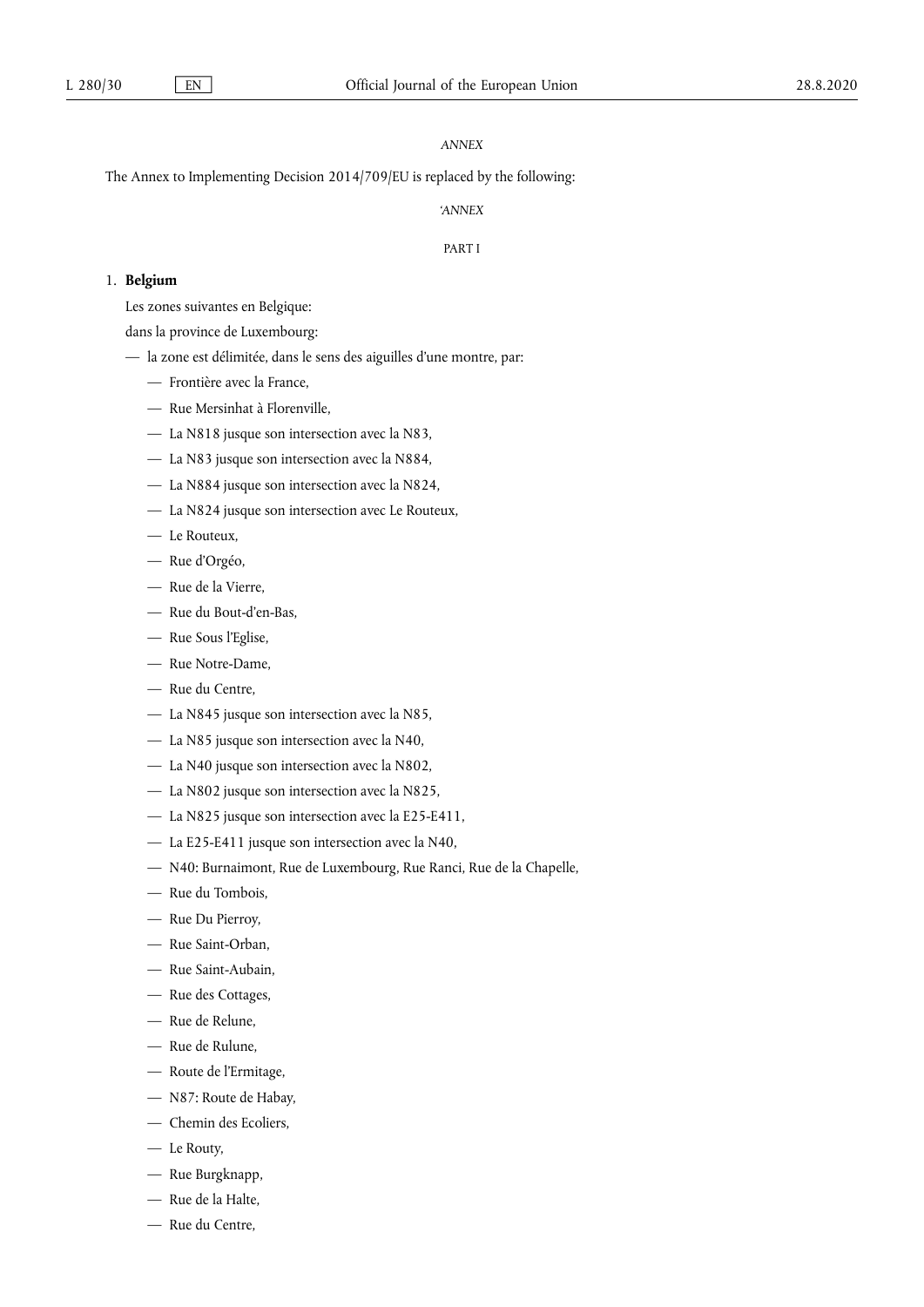- Rue de l'Eglise,
- Rue du Marquisat,
- Rue de la Carrière,
- Rue de la Lorraine,
- Rue du Beynert,
- Millewée,
- Rue du Tram,
- Millewée,
- N4: Route de Bastogne, Avenue de Longwy, Route de Luxembourg,
- Frontière avec le Grand-Duché de Luxembourg,
- Frontière avec la France, jusque son intersection avec la Rue Mersinhat à Florenville.

#### 2. **Estonia**

The following areas in Estonia:

— Hiiu maakond.

### 3. **Hungary**

The following areas in Hungary:

- Békés megye 950950, 950960, 950970, 951950, 952050, 952750, 952850, 952950, 953050, 953150, 953650, 953660, 953750, 953850, 953960, 954250, 954260, 954350, 954450, 954550, 954650, 954750, 954850, 954860, 954950, 955050, 955150, 955250, 955260, 955270, 955350, 955450, 955510, 955650, 955750, 955760, 955850, 955950, 956050, 956060, 956150 és 956160 kódszámú vadgazdálkodási egységeinek teljes területe,
- Bács-Kiskun megye 600150, 600850, 601550, 601650, 601660, 601750, 601850, 601950, 602050, 603250, 603750 és 603850 kódszámú vadgazdálkodási egységeinek teljes területe,
- Budapest 1 kódszámú, vadgazdálkodási tevékenységre nem alkalmas területe,
- Csongrád-Csanád megye 800150, 800160, 800250, 802220, 802260, 802310 és 802450 kódszámú vadgazdálkodási egységeinek teljes területe,
- Fejér megye 400150, 400250, 400351, 400352, 400450, 400550, 401150, 401250, 401350, 402050, 402350, 402360, 402850, 402950, 403050, 403250, 403350, 403450, 403550, 403650, 403750, 403950, 403960, 403970, 404570, 404650, 404750, 404850, 404950, 404960, 405050, 405750, 405850, 405950, 406050, 406150, 406550, 406650 és 406750 kódszámú vadgazdálkodási egységeinek teljes területe,
- Jász-Nagykun-Szolnok megye 750150, 750160, 750260, 750350, 750450, 750460, 754450, 754550, 754560, 754570, 754650, 754750, 754950, 755050, 755150, 755250, 755350 és 755450 kódszámú vadgazdálkodási egységeinek teljes területe,
- Komárom-Esztergom megye 250150, 250250, 250350, 250450, 250460, 250550, 250650, 250750, 250850, 250950, 251050, 251150, 251250, 251350, 251360, 251450, 251550, 251650, 251750, 251850, 252150 és 252250, kódszámú vadgazdálkodási egységeinek teljes területe,
- Pest megye 571550, 572150, 572250, 572350, 572550, 572650, 572750, 572850, 572950, 573150, 573250, 573260, 573350, 573360, 573450, 573850, 573950, 573960, 574050, 574150, 574350, 574360, 574550, 574650, 574750, 574850, 574860, 574950, 575050,575150, 575250, 575350, 575550, 575650, 575750, 575850, 575950, 576050, 576150, 576250, 576350, 576450, 576650, 576750, 576850, 576950, 577050, 577150, 577350, 577450, 577650, 577850, 577950, 578050, 578150, 578250, 578350, 578360, 578450, 578550, 578560, 578650, 578850, 578950, 579050, 579150, 579250, 579350, 579450, 579460, 579550, 579650, 579750, 580250 és 580450 kódszámú vadgazdálkodási egységeinek teljes területe.

## 4. **Latvia**

The following areas in Latvia:

- Pāvilostas novada Vērgales pagasts,
- Stopiņu novada daļa, kas atrodas uz rietumiem no autoceļa V36, P4 un P5, Acones ielas, Dauguļupes ielas un Dauguļupītes,
- Grobiņas novads,
- Rucavas novada Dunikas pagasts.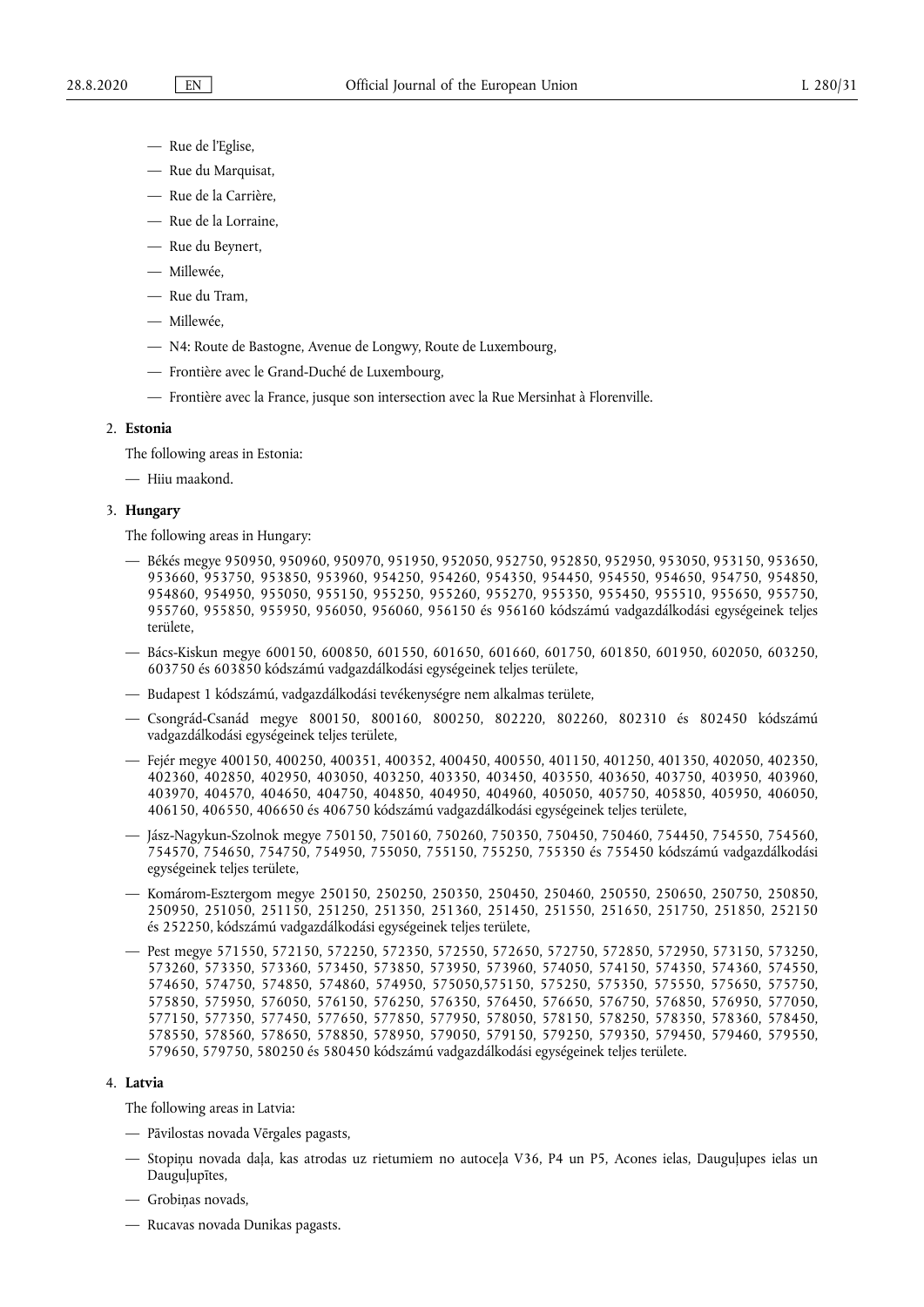## 5. **Lithuania**

The following areas in Lithuania:

- Klaipėdos rajono savivaldybės: Agluonėnų, Priekulės, Veiviržėnų, Judrėnų, Endriejavo ir Vėžaičių seniūnijos,
- Kretingos rajono savivaldybės: Darbėnų, Kretingos ir Žalgirio seniūnijos,
- Plungės rajono savivaldybės: Nausodžio sen. dalis nuo kelio 166 į pietryčius ir Kulių seniūnija,
- Skuodo rajono savivaldybės: Lenkimų, Mosėdžio, Skuodo, Skuodo miesto seniūnijos.

#### 6. **Poland**

The following areas in Poland:

w województwie warmińsko-mazurskim:

- gminy Wielbark i Rozogi w powiecie szczycieńskim,
- gminy Janowiec Kościelny, Janowo i część gminy Kozłowo położona na południe od linii wyznaczonej przez drogę łączącą miejscowości Rączki – Kownatki – Gardyny w powiecie nidzickim,
- powiat działdowski,
- gmina Dąbrówno w powiecie ostródzkim,
- gminy Kisielice, Susz, Iława z miastem Iława, Lubawa z miastem Lubawa, w powiecie iławskim,
- gmina Grodziczno w powiecie nowomiejskim,
- w województwie podlaskim:
- gminy Wysokie Mazowieckie z miastem Wysokie Mazowieckie, Czyżew i część gminy Kulesze Kościelne położona na południe od linii wyznaczonej przez linię koleją w powiecie wysokomazowieckim,
- gminy Miastkowo, Nowogród, Śniadowo i Zbójna w powiecie łomżyńskim,
- gminy Szumowo, Zambrów z miastem Zambrów i część gminy Kołaki Kościelne położona na południe od linii wyznaczonej przez linię kolejową w powiecie zambrowskim,

w województwie mazowieckim:

- powiat ostrołęcki,
- powiat miejski Ostrołęka,
- gminy Bielsk, Brudzeń Duży, Drobin, Gąbin, Łąck, Nowy Duninów, Radzanowo, Słupno i Stara Biała w powiecie płockim,
- powiat miejski Płock,
- powiat sierpecki,
- powiat żuromiński,
- gminy Andrzejewo, Brok, Małkinia Górna, Stary Lubotyń, Szulborze Wielkie, Wąsewo, Zaręby Kościelne i Ostrów Mazowiecka z miastem Ostrów Mazowiecka w powiecie ostrowskim,
- gminy Dzierzgowo, Lipowiec Kościelny, miasto Mława, Radzanów, Szreńsk, Szydłowo i Wieczfnia Kościelna, w powiecie mławskim,
- powiat przasnyski,
- powiat makowski,
- gminy Gzy, Obryte, Zatory, Pułtusk i część gminy Winnica położona na wschód od linii wyznaczonej przez drogę łączącą miejscowości Bielany, Winnica i Pokrzywnica w powiecie pułtuskim,
- gminy Brańszczyk, Długosiodło, Rząśnik, Wyszków, Zabrodzie i część gminy Somianka położona na północ od linii wyznaczonej przez drogę nr 62 w powiecie wyszkowskim,
- gminy Kowala, Wierzbica, część gminy Wolanów położona na południe od linii wyznaczonej przez drogę nr 12 w powiecie radomskim,
- powiat miejski Radom,
- powiat szydłowiecki,
- powiat gostyniński,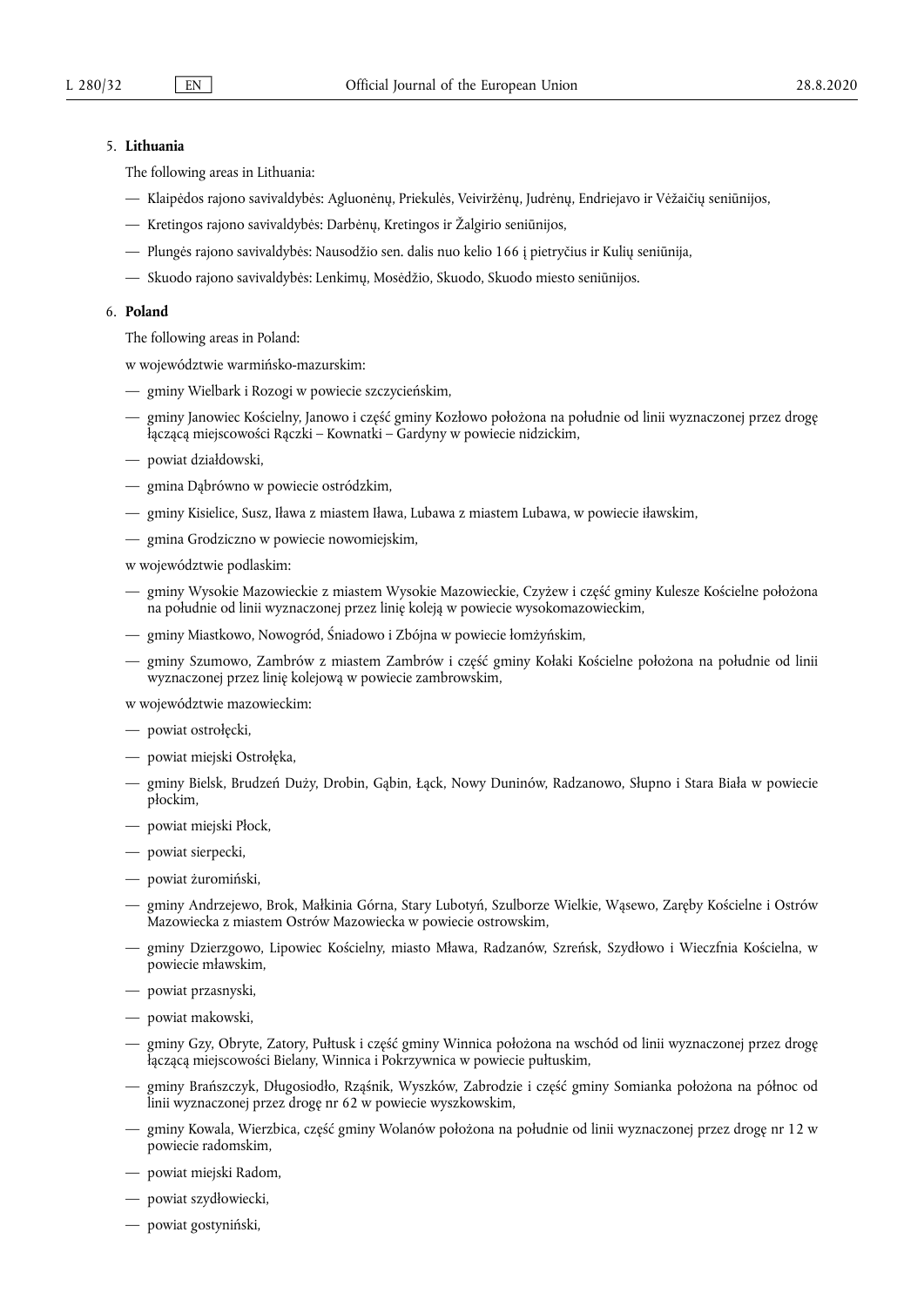w województwie podkarpackim:

- gminy Chłopice, Rokietnica, część gminy wiejskiej Jarosław położona na południe od linii wyznaczonej przez drogę 1580R biegnącą od zachodniej granicy gminy do skrzyżowania z drogą nr 77, a następnie na południe od drogi 1702R biegnącej do skrzyżowania z droga 1701R i dalej na zachód od linii wyznaczonej przez drogę nr 1701R biegnącą od skrzyżowania z drogą 1702R do południowej granicy gminy, część miasta Jarosław położona na północ od linii wyznaczonej przez drogę nr 94, część gminy Radymno położona na południe od linii wyznaczonej przez autostradę A4, w powiecie jarosławskim,
- gminy Medyka, Orły, Stubno, Żurawica, Przemyśl w powiecie przemyskim,
- powiat miejski Przemyśl,
- gminy Przeworsk z miastem Przeworsk, Gać Jawornik Polski, Kańczuga i Zarzecze w powiecie przeworskim,
- powiat łańcucki,
- gminy Trzebownisko, Głogów Małopolski i część gminy Sokołów Małopolski położona na południe od linii wyznaczonej przez drogę nr 875 w powiecie rzeszowskim,
- gminy Dzikowiec, Kolbuszowa, Niwiska i Raniżów w powiecie kolbuszowskim,
- gminy Borowa, Czermin, Gawłuszowice, Mielec z miastem Mielec, Padew Narodowa, Przecław, Tuszów Narodowy w powiecie mieleckim,

w województwie świętokrzyskim:

- powiat opatowski,
- powiat sandomierski,
- gminy Bogoria, Łubnice, Oleśnica, Osiek, Połaniec, Rytwiany i Staszów w powiecie staszowskim,
- gmina Skarżysko Kościelne w powiecie skarżyskim,
- gmina Wąchock, część gminy Brody położona na zachód od linii wyznaczonej przez drogę nr 9 oraz na południowy – zachód od linii wyznaczonej przez drogi: nr 0618T biegnącą od północnej granicy gminy do skrzyżowania w miejscowości Lipie, drogę biegnącą od miejscowości Lipie do wschodniej granicy gminy oraz na północ od drogi nr 42 i część gminy Mirzec położona na zachód od linii wyznaczonej przez drogę nr 744 biegnącą od południowej granicy gminy do miejscowości Tychów Stary a następnie przez drogę nr 0566T biegnącą od miejscowości Tychów Stary w kierunku północno – wschodnim do granicy gminy w powiecie starachowickim,
- powiat ostrowiecki,
- gminy Gowarczów, Końskie i Stąporków w powiecie koneckim,

w województwie łódzkim:

- gminy Łyszkowice, Kocierzew Południowy, Kiernozia, Chąśno, Nieborów, część gminy wiejskiej Łowicz położona na północ od linii wyznaczonej przez drogę nr 92 biegnącej od granicy miasta Łowicz do zachodniej granicy gminy oraz część gminy wiejskiej Łowicz położona na wschód od granicy miasta Łowicz i na północ od granicy gminy Nieborów w powiecie łowickim,
- gminy Biała Rawska, Cielądz, Rawa Mazowiecka z miastem Rawa Mazowiecka i Regnów w powiecie rawskim,
- powiat skierniewicki,
- powiat miejski Skierniewice,
- gminy Białaczów, Mniszków, Paradyż, Sławno i Żarnów w powiecie opoczyńskim,
- gminy Czerniewice, Inowłódz, Lubochnia, Rzeczyca, Tomaszów Mazowiecki z miastem Tomaszów Mazowiecki i Żelechlinek w powiecie tomaszowskim,

w województwie pomorskim:

- gminy Ostaszewo, miasto Krynica Morska oraz część gminy Nowy Dwór Gdański położona na południowy zachód od linii wyznaczonej przez drogę nr 55 biegnącą od południowej granicy gminy do skrzyżowania z drogą nr 7, następnie przez drogę nr 7 i S7 biegnącą do zachodniej granicy gminy w powiecie nowodworskim,
- gminy Lichnowy, Miłoradz, Nowy Staw, Malbork z miastem Malbork w powiecie malborskim,
- gminy Mikołajki Pomorskie, Stary Targ i Sztum w powiecie sztumskim,
- powiat gdański,
- Miasto Gdańsk,
- powiat tczewski,
- powiat kwidzyński,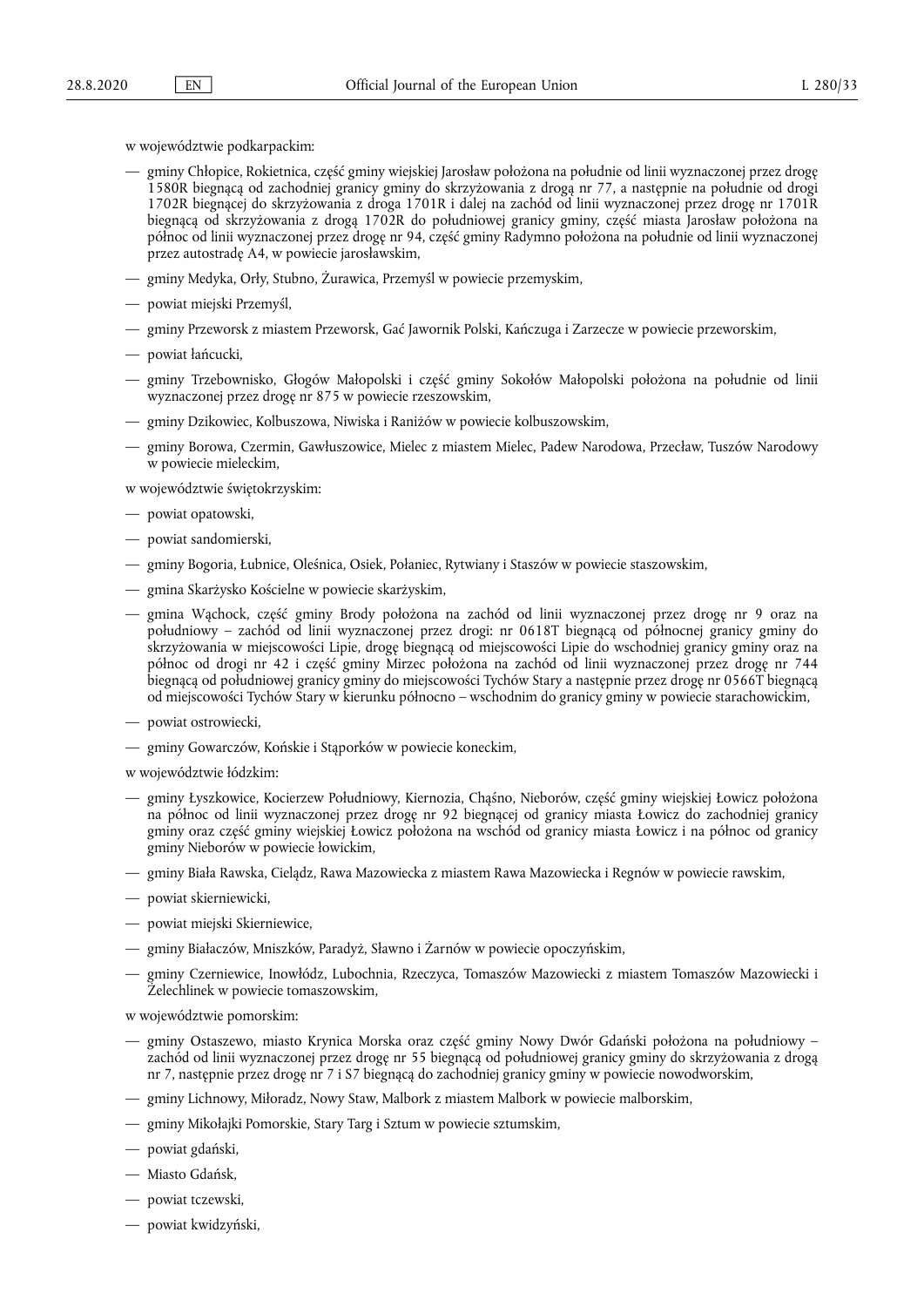w województwie lubuskim:

- gmina Gubin z miastem Gubin w powiecie krośnieńskim,
- gminy Międzyrzecz, Pszczew, Trzciel w powiecie międzyrzeckim,
- część gminy Lubrza położona na północ od linii wyznaczonej przez autostradę A2, część gminy Łagów położona na północ od linii wyznaczonej przez autostradę A2, część gminy Zbąszynek położona na północ od linii wyznaczonej przez linię kolejową biegnącą od Zbąszynia do Świebodzina oraz część położona na północ od linii wyznaczonej przez linię kolejową biegnącą od miasta Zbąszynek w kierunku zachodniej granicy gminy do skrzyżowania z drogą nr 1210F, a następnie przez drogę 1210F biegnącą od skrzyżowania z linia kolejową do zachodniej granicy gminy, część gminy Szczaniec położona na północ od linii wyznaczonej przez linię kolejową, część gminy Świebodzin położona na północ od linii wyznaczonej przez autostradę A2w powiecie świebodzińskim,
- gminy Cybinka, Ośno Lubuskie i Rzepin w powiecie słubickim,
- gmina Sulęcin i część gminy Torzym położona na północ od linii wyznaczonej przez autostradę A2 w powiecie sulęcińskim,

w województwie dolnośląskim:

- gminy Bolesławiec z miastem Bolesławiec, Gromadka i Osiecznica w powiecie bolesławieckim,
- gmina Węgliniec w powiecie zgorzeleckim,
- gmina Chocianów i część gminy Przemków położona na południe od linii wyznaczonej przez drogę nr 12 w powiecie polkowickim,
- gmina Jemielno, Niechlów i Góra w powiecie górowskim,
- gmina Rudna i Lubin z miastem Lubin w powiecie lubińskim,

w województwie wielkopolskim:

- gminy Krzemieniewo, Rydzyna, część gminy Święciechowa położona na południe od linii wyznaczonej przez drogę nr 12w powiecie leszczyńskim,
- powiat nowotomyski,
- gminy Granowo, Grodzisk Wielkopolski i część gminy Kamieniec położona na wschód od linii wyznaczonej przez drogę nr 308 w powiecie grodziskim,
- gminy Czempiń, miasto Kościan, część gminy wiejskiej Kościan położona na północny zachód od linii wyznaczonej przez drogę nr 5 oraz na wschód od linii wyznaczonej przez kanał Obry, część gminy Krzywiń położona na wschód od linii wyznaczonej przez kanał Obry w powiecie kościańskim,
- powiat miejski Poznań,
- gminy Rokietnica, Suchy Las, Mosina, miasto Luboń, miasto Puszczykowo, część gminy Komorniki położona na wschód od linii wyznaczonej przez drogę nr 5, część gminy Stęszew położona na południowy – wschód od linii wyznaczonej przez drogi nr 5 i 32 i część gminy Kórnik położona na zachód od linii wyznaczonych przez drogi: nr S11 biegnącą od północnej granicy gminy do skrzyżowania z drogą nr 434 i drogę nr 434 biegnącą od tego skrzyżowania do południowej granicy gminy w powiecie poznańskim,
- gminy Pniewy, Szamotuły, część gminy Duszniki położona na zachód od linii wyznaczonej przez drogę nr 306 biegnącą od południowej granicy gminy do skrzyżowania z drogą nr 92 oraz na północ od linii wyznaczonej przez drogę nr 92 biegnącą od wschodniej granicy gminy do skrzyżowania z drogą nr 306, część gminy Kaźmierz położona na północ i na zachód od linii wyznaczonych przez drogi: nr 92 biegnącą od zachodniej granicy gminy do skrzyżowania z drogą łączącą miejscowości Witkowice – Gorszewice – Kaźmierz (wzdłuż ulic Czereśniowa, Dworcowa, Marii Konopnickiej) – Chlewiska, biegnącą do wschodniej granicy gminy w powiecie szamotulskim.

### 7. **Slovakia**

The following areas in Slovakia:

- the whole district of Vranov nad Topľou,
- the whole district of Humenné,
- the whole district of Snina,
- the whole district of Sobrance, except municipalities included in part III
- in the district of Michalovce, the whole municipalities of Tušice, Moravany, Pozdišovce, Michalovce, Zalužice, Lúčky, Závadka, Hnojné, Poruba pod Vihorlatom, Jovsa, Kusín, Klokočov, Kaluža, Vinné, Trnava pri Laborci, Oreské, Staré, Zbudza, Petrovce nad Laborcom, Lesné, Suché, Rakovec nad Ondavou, Nacina Ves, Voľa, Pusté Čemerné and Strážske,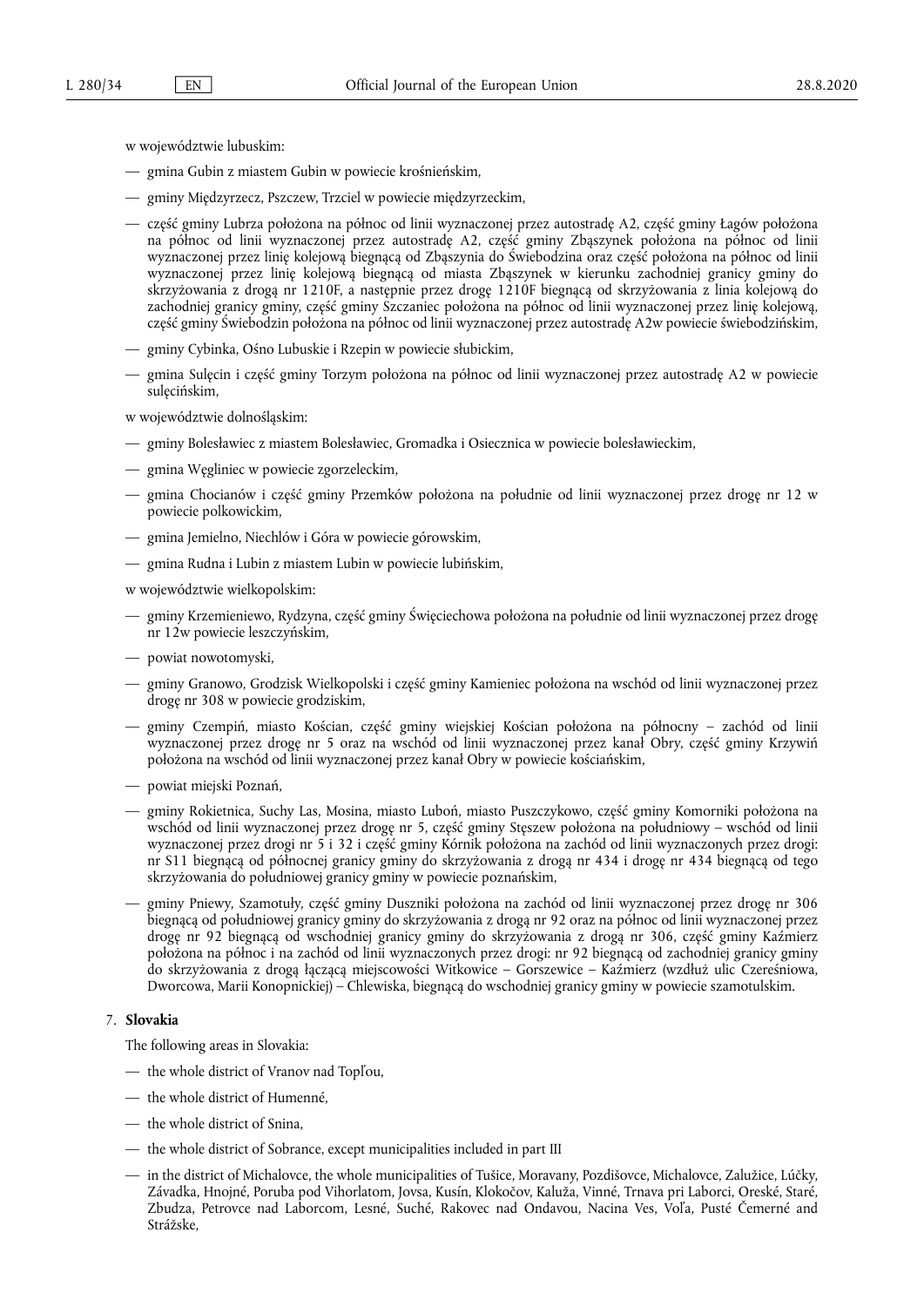- in the district of Gelnica, the whole municipalities of Uhorná, Smolnícka Huta, Mníšek nad Hnilcom, Prakovce, Helcmanovce, Gelnica, Kojšov, Veľký Folkmár, Jaklovce, Žakarovce, Margecany, Henclová and Stará Voda,
- in the district of Prešov, the whole municipalities of Klenov, Miklušovce, Sedlice, Suchá dolina, Janov, Radatice, Ľubovec, Ličartovce, Drienovská Nová Ves, Kendice, Petrovany, Drienov, Lemešany, Janovík, Bretejovce, Seniakovce, Šarišské Bohdanovce, Varhaňovce, Brestov Mirkovce, Žehňa, Tuhrina, Lúčina and Červenica,
- in the district of Rožňava, the whole municipalities of Brzotín, Gočaltovo, Honce, Jovice, Kružná, Kunová Teplica, Pača, Pašková, Pašková, Rakovnica, Rozložná, Rožňavské Bystré, Rožňava, Rudná, Štítnik, Vidová, Čučma and Betliar,
- in the district of Revúca, the whole municipalities of Držkovce, Chvalová, Gemerské Teplice, Gemerský Sad, Hucín, Jelšava, Leváre, Licince, Nadraž, Prihradzany, Sekerešovo, Šivetice, Kameňany, Višňové, Rybník and Sása,
- in the district of Rimavská Sobota, municipalities located south of the road No.526 not included in Part II,
- in the district of Lučenec, the whole municipalities of Trenč, Veľká nad Ipľom, Jelšovec, Panické Dravce, Lučenec, Kalonda, Rapovce, Trebeľovce, Mučín, Lipovany, Pleš, Fiľakovské Kováče, Ratka, Fiľakovo, Biskupice, Belina, Radzovce, Čakanovce, Šiatorská Bukovinka, Čamovce, Šurice, Halič, Mašková, Ľuboreč, Šíd and Prša,
- in the district of Veľký Krtíš, the whole municipalities of Ipeľské Predmostie, Veľká Ves nad Ipľom, Sečianky, Kleňany, Hrušov, Vinica, Balog nad Ipľom, Dolinka, Kosihy nad Ipľom, Ďurkovce, Širákov, Kamenné Kosihy, Seľany, Veľká Čalomija, Malá Čalomija, Koláre, Trebušovce, Chrastince, Lesenice, Slovenské Ďarmoty, Opatovská Nová Ves, Bátorová, Nenince, Záhorce, Želovce, Sklabiná, Nová Ves, Obeckov, Vrbovka, Kiarov, Kováčovce, Zombor, Olováry, Čeláre, Glabušovce, Veľké Straciny, Malé Straciny, Malý Krtíš, Veľký Krtíš, Pôtor, Veľké Zlievce, Malé Zlievce, Bušince, Muľa, Ľuboriečka, Dolná Strehová, Vieska, Slovenské Kľačany, Horná Strehová, Chrťany and Závada.

## 8. **Greece**

The following areas in Greece:

- in the regional unit of Drama:
	- the community departments of Sidironero and Skaloti and the municipal departments of Livadero and Ksiropotamo (in Drama municipality),
	- the municipal department of Paranesti (in Paranesti municipality),
	- the municipal departments of Kokkinogeia, Mikropoli, Panorama, Pyrgoi (in Prosotsani municipality),
	- the municipal departments of Kato Nevrokopi, Chrysokefalo, Achladea, Vathytopos, Volakas, Granitis, Dasotos, Eksohi, Katafyto, Lefkogeia, Mikrokleisoura, Mikromilea, Ochyro, Pagoneri, Perithorio, Kato Vrontou and Potamoi (in Kato Nevrokopi municipality),
- in the regional unit of Xanthi:
	- the municipal departments of Kimmerion, Stavroupoli, Gerakas, Dafnonas, Komnina, Kariofyto and Neochori (in Xanthi municipality),
	- the community departments of Satres, Thermes, Kotyli, and the municipal departments of Myki, Echinos and Oraio and (in Myki municipality),
	- the community department of Selero and the municipal department of Sounio (in Avdira municipality),
- in the regional unit of Rodopi:
	- the municipal departments of Komotini, Anthochorio, Gratini, Thrylorio, Kalhas, Karydia, Kikidio, Kosmio, Pandrosos, Aigeiros, Kallisti, Meleti, Neo Sidirochori and Mega Doukato (in Komotini municipality),
	- the municipal departments of Ipio, Arriana, Darmeni, Archontika, Fillyra, Ano Drosini, Aratos and the Community Departments Kehros and Organi (in Arriana municipality),
	- the municipal departments of Iasmos, Sostis, Asomatoi, Polyanthos and Amvrosia and the community department of Amaxades (in Iasmos municipality),
	- the municipal department of Amaranta (in Maroneia Sapon municipality),
- in the regional unit of Evros:
	- the municipal departments of Kyriaki, Mandra, Mavrokklisi, Mikro Dereio, Protokklisi, Roussa, Goniko, Geriko, Sidirochori, Megalo Derio, Sidiro, Giannouli, Agriani and Petrolofos (in Soufli municipality),
	- the municipal departments of Dikaia, Arzos, Elaia, Therapio, Komara, Marasia, Ormenio, Pentalofos, Petrota, Plati, Ptelea, Kyprinos, Zoni, Fulakio, Spilaio, Nea Vyssa, Kavili, Kastanies, Rizia, Sterna, Ampelakia, Valtos, Megali Doxipara, Neochori and Chandras (in Orestiada municipality),
	- the municipal departments of Asvestades, Ellinochori, Karoti, Koufovouno, Kiani, Mani, Sitochori, Alepochori, Asproneri, Metaxades, Vrysika, Doksa, Elafoxori, Ladi, Paliouri and Poimeniko (in Didymoteixo municipality),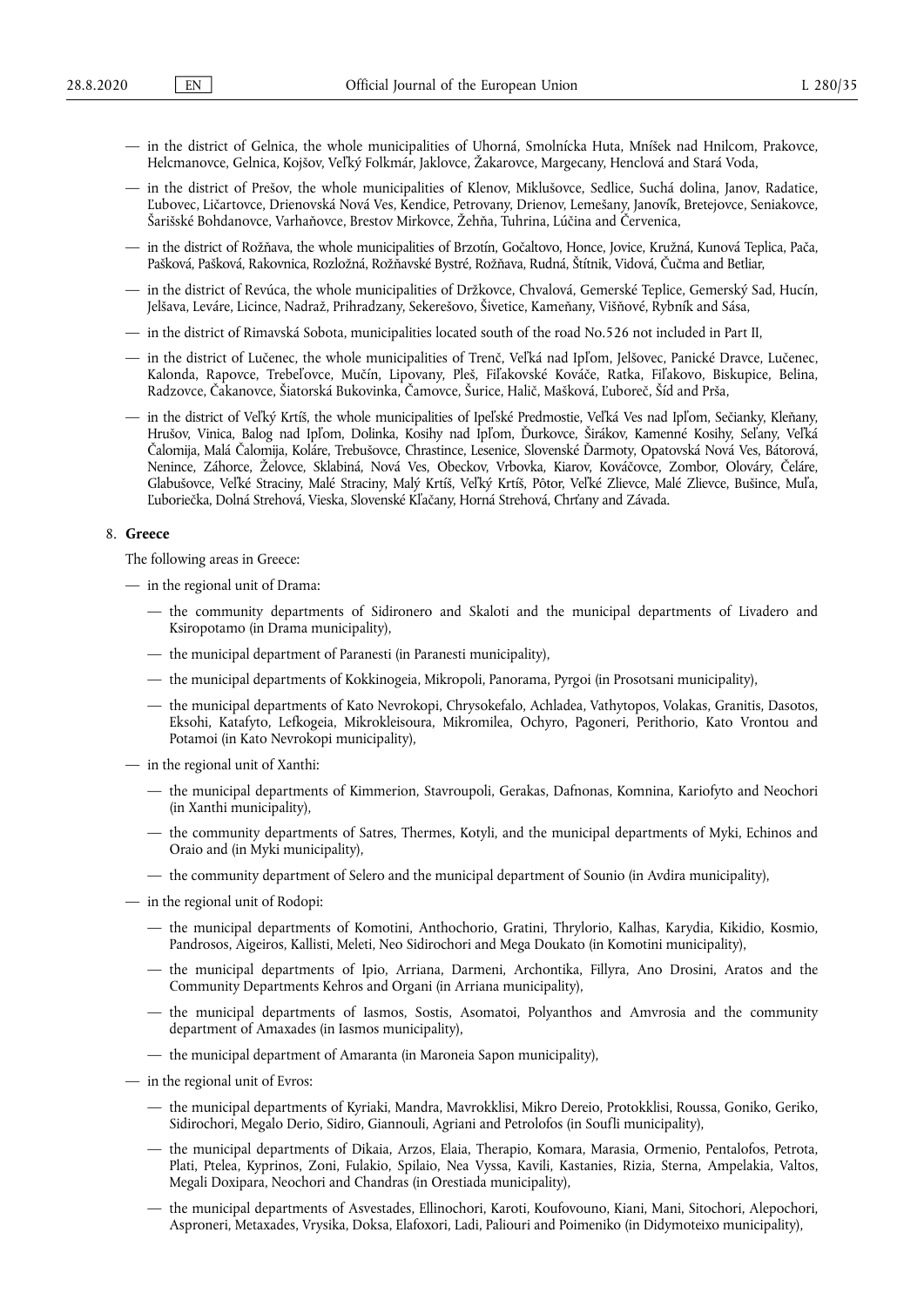- in the regional unit of Serres:
	- the municipal departments of Kerkini, Livadia, Makrynitsa, Neochori, Platanakia, Petritsi, Akritochori, Vyroneia, Gonimo, Mandraki, Megalochori, Rodopoli, Ano Poroia, Katw Poroia, Sidirokastro, Vamvakophyto, Promahonas, Kamaroto, Strymonochori, Charopo, Kastanousi and Chortero and the community departments of Achladochori, Agkistro and Kapnophyto (in Sintiki municipality),
	- the municipal departments of Serres, Elaionas and Oinoussa and the community departments of Orini and Ano Vrontou (in Serres municipality),
	- the municipal departments of Dasochoriou, Irakleia, Valtero, Karperi, Koimisi, Lithotopos, Limnochori, Podismeno and Chrysochorafa (in Irakleia municipality).

PART II

## 1. **Belgium**

Les zones suivantes en Belgique:

dans la province de Luxembourg:

- la zone est délimitée, dans le sens des aiguilles d'une montre, par:
	- La Rue de la Station (N85) à Florenville jusque son intersection avec la N894,
	- La N894 jusque son intersection avec la rue Grande,
	- La rue Grande jusque son intersection avec la rue de Neufchâteau,
	- La rue de Neufchâteau jusque son intersection avec Hosseuse,
	- Hosseuse,
	- La Roquignole,
	- Les Chanvières,
	- La Fosse du Loup,
	- Le Sart,
	- La N801 jusque son intersection avec la rue de l'Accord,
	- La rue de l'Accord,
	- La rue du Fet,
	- La N40 jusque son intersection avec la E25-E411,
	- La E25-E411 jusque son intersection avec la N81 au niveau de Weyler,
	- La N81 jusque son intersection avec la N883 au niveau d'Aubange,
	- La N883 jusque son intersection avec la N88 au niveau d'Aubange,
	- La N88 jusque son intersection avec la N811,
	- La N811 jusque son intersection avec la rue Baillet Latour,
	- La rue Baillet Latour jusque son intersection avec la N88,
	- La N88 (rue Baillet Latour, rue Fontaine des Dames, rue Yvan Gils, rue de Virton, rue de Gérouville, Route de Meix) jusque son intersection avec la N981,
	- La N981 (rue de Virton) jusque son intersection avec la N83,
	- La N83 (rue du Faing, rue de Bouillon, rue Albert 1er, rue d'Arlon) jusque son intersection avec la N85 (Rue de la Station) à Florenville.

## 2. **Bulgaria**

The following areas in Bulgaria:

- the whole region of Haskovo,
- the whole region of Yambol,
- the whole region of Stara Zagora,
- the whole region of Pernik,
- the whole region of Kyustendil,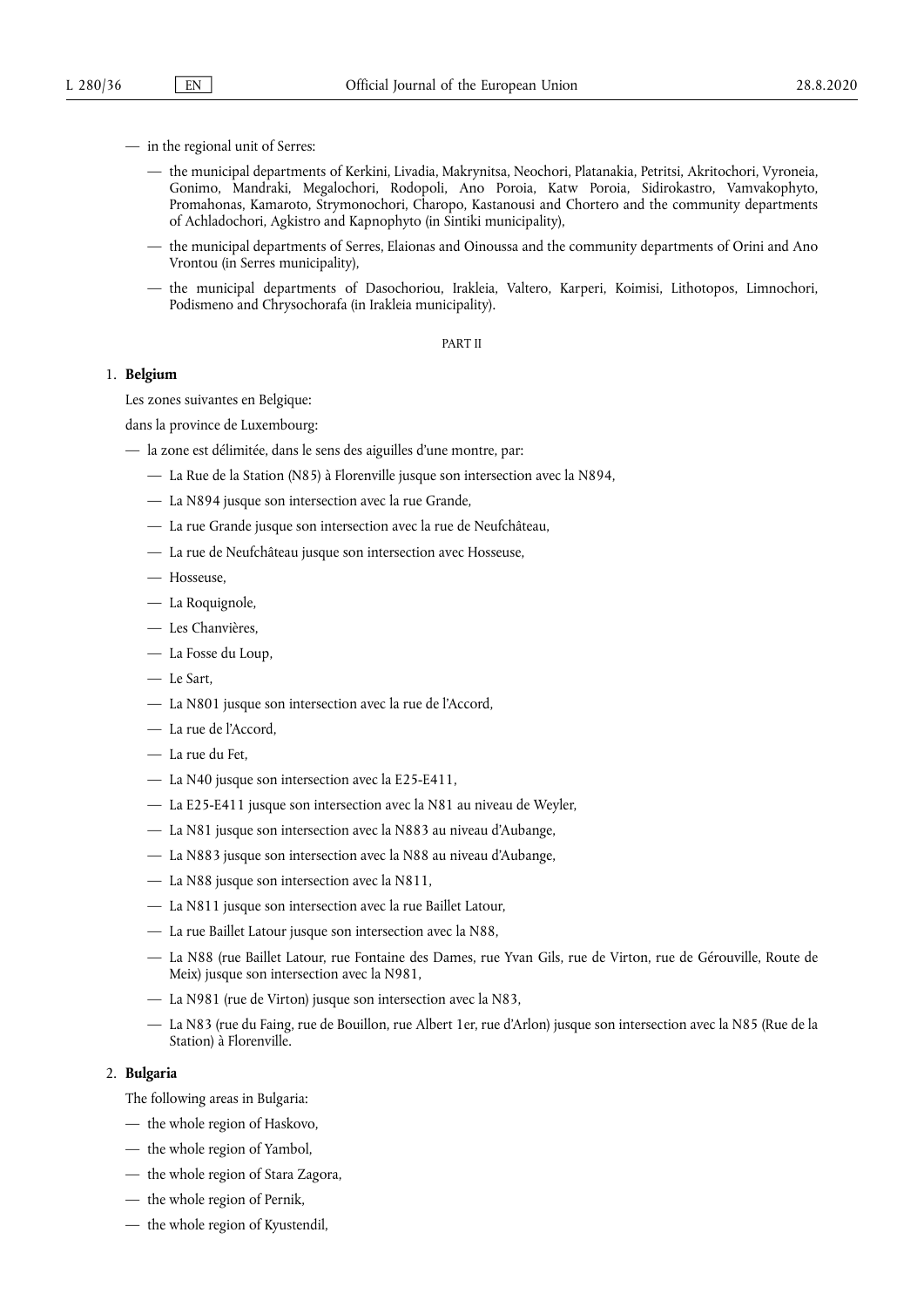- the whole region of Plovdiv,
- the whole region of Pazardzhik,
- the whole region of Smolyan,
- the whole region of Burgas excluding the areas in Part III.

### 3. **Estonia**

The following areas in Estonia:

— Eesti Vabariik (välja arvatud Hiiu maakond).

#### 4. **Hungary**

The following areas in Hungary:

- Békés megye 950150, 950250, 950350, 950450, 950550, 950650, 950660, 950750, 950850, 950860, 951050, 951150, 951250, 951260, 951350, 951450, 951460, 951550, 951650, 951750, 952150, 952250, 952350, 952450, 952550, 952650, 953250, 953260, 953270, 953350, 953450, 953550, 953560, 953950, 954050, 954060, 954150, 956250, 956350, 956450, 956550, 956650 és 956750 kódszámú vadgazdálkodási egységeinek teljes területe,
- Borsod-Abaúj-Zemplén megye valamennyi vadgazdálkodási egységének teljes területe,
- Fejér megye 403150, 403160, 403260, 404250, 404550, 404560, 405450, 405550, 405650, 406450 és 407050 kódszámú vadgazdálkodási egységeinek teljes területe,
- Hajdú-Bihar megye valamennyi vadgazdálkodási egységének teljes területe,
- Heves megye valamennyi vadgazdálkodási egységének teljes területe,
- Jász-Nagykun-Szolnok megye 750250, 750550, 750650, 750750, 750850, 750970, 750980, 751050, 751150, 751160, 751250, 751260, 751350, 751360, 751450, 751460, 751470, 751550, 751650, 751750, 751850, 751950, 752150, 752250, 752350, 752450, 752460, 752550, 752560, 752650, 752750, 752850, 752950, 753060, 753070, 753150, 753250, 753310, 753450, 753550, 753650, 753660, 753750, 753850, 753950, 753960, 754050, 754150, 754250, 754360, 754370, 754850, 755550, 755650 és 755750 kódszámú vadgazdálkodási egységeinek teljes területe,
- Komárom-Esztergom megye: 251950, 252050, 252350, 252450, 252460, 252550, 252650, 252750, 252850, 252860, 252950, 252960, 253050, 253150, 253250, 253350, 253450 és 253550 kódszámú vadgazdálkodási egységeinek teljes területe,
- Nógrád megye valamennyi vadgazdálkodási egységeinek teljes területe,
- Pest megye 570150, 570250, 570350, 570450, 570550, 570650, 570750, 570850, 570950, 571050, 571150, 571250, 571350, 571650, 571750, 571760, 571850, 571950, 572050, 573550, 573650, 574250, 577250, 580050 és 580150 kódszámú vadgazdálkodási egységeinek teljes területe,
- Szabolcs-Szatmár-Bereg megye valamennyi vadgazdálkodási egységének teljes területe.

## 5. **Latvia**

The following areas in Latvia:

- Ādažu novads,
- Aizputes novada Aizputes un Cīravas pagasts, Kalvenes pagasta daļa uz rietumiem no ceļa pie Vārtājas upes līdz autoceļam A9, uz dienvidiem no autoceļa A9, uz rietumiem no autoceļa V1200, Kazdangas pagasta daļa uz rietumiem no ceļa V1200, P115, P117, V1296 un Lažas pagasta daļa uz dienvidiem no autoceļa caur Miķelīšu mežu līdz autoceļam 1265, uz rietumiem no autoceļa, kas savieno autoceļu 1265 pie Mežmaļiem līdz robežai ar Rīvas upi, Aizputes pilsēta,
- Aglonas novads,
- Aizkraukles novads,
- Aknīstes novads,
- Alojas novads,
- Alūksnes novads,
- Amatas novads,
- Apes novads,
- Auces novads,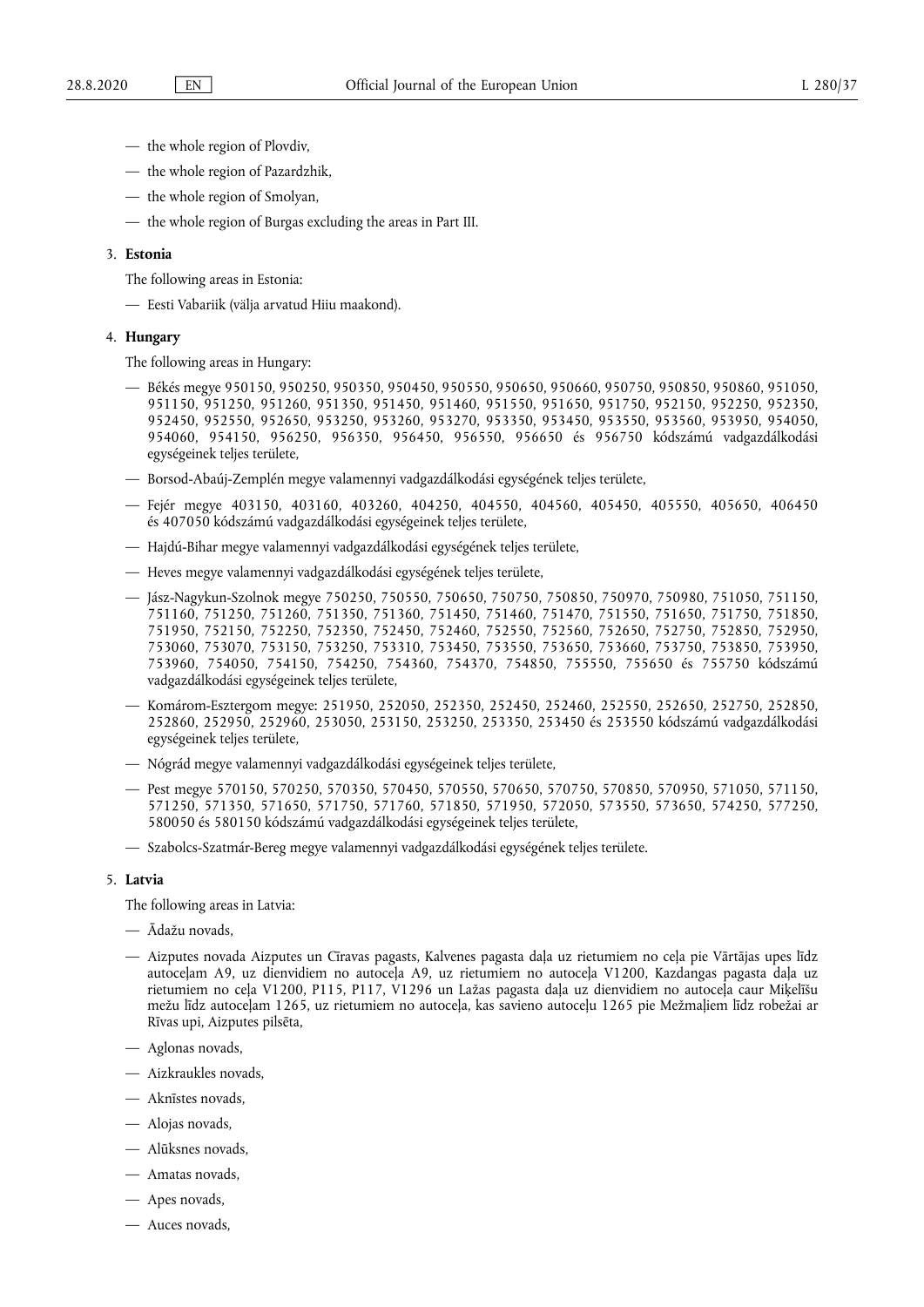- Babītes novads,
- Baldones novads,
- Baltinavas novads,
- Balvu novads,
- Bauskas novads,
- Beverīnas novads,
- Brocēnu novads,
- Burtnieku novads,
- Carnikavas novads,
- Cēsu novads,
- Cesvaines novads,
- Ciblas novads,
- Dagdas novads,
- Daugavpils novads,
- Dobeles novads,
- Dundagas novads,
- Durbes novads,
- Engures novads,
- Ērgļu novads,
- Garkalnes novads,
- Gulbenes novads,
- Iecavas novads,
- Ikšķiles novads,
- Ilūkstes novads,
- Inčukalna novads,
- Jaunjelgavas novads,
- Jaunpiebalgas novads,
- Jaunpils novads,
- Jēkabpils novads,
- Jelgavas novads,
- Kandavas novads,
- Kārsavas novads,
- Ķeguma novads,
- Ķekavas novads,
- Kocēnu novads,
- Kokneses novads,
- Krāslavas novads,
- Krimuldas novads,
- Krustpils novads,
- Kuldīgas novada Ēdoles pagasta daļa uz ziemeļiem no autoceļa 1269, 1271, uz austrumiem no autoceļa 1288, uz ziemeļiem no autoceļa P119, Īvandes pagasta daļa uz ziemeļiem no autoceļa P119, uz austrumiem no autoceļa 1292, 1279, uz austrumiem no autoceļa, kas savieno autoceļu 1279 no Upītēm līdz autoceļam 1290, Kurmāles pagasta daļa uz ziemeļiem no autoceļa 1290, uz austrumiem no autoceļa, kas savieno autoceļu 1290 no Alejām līdz autoceļam 1283, uz austrumiem no autoceļa 1283 un P112, Turlavas pagasta daļa uz dienvidiem no autoceļa P112, Laidu pagasta daļa uz ziemeļiem no autoceļa V1296, Padures, Rumbas, Rendas, Kabiles, Vārmes, Pelču un Snēpeles pagasts, Kuldīgas pilsēta,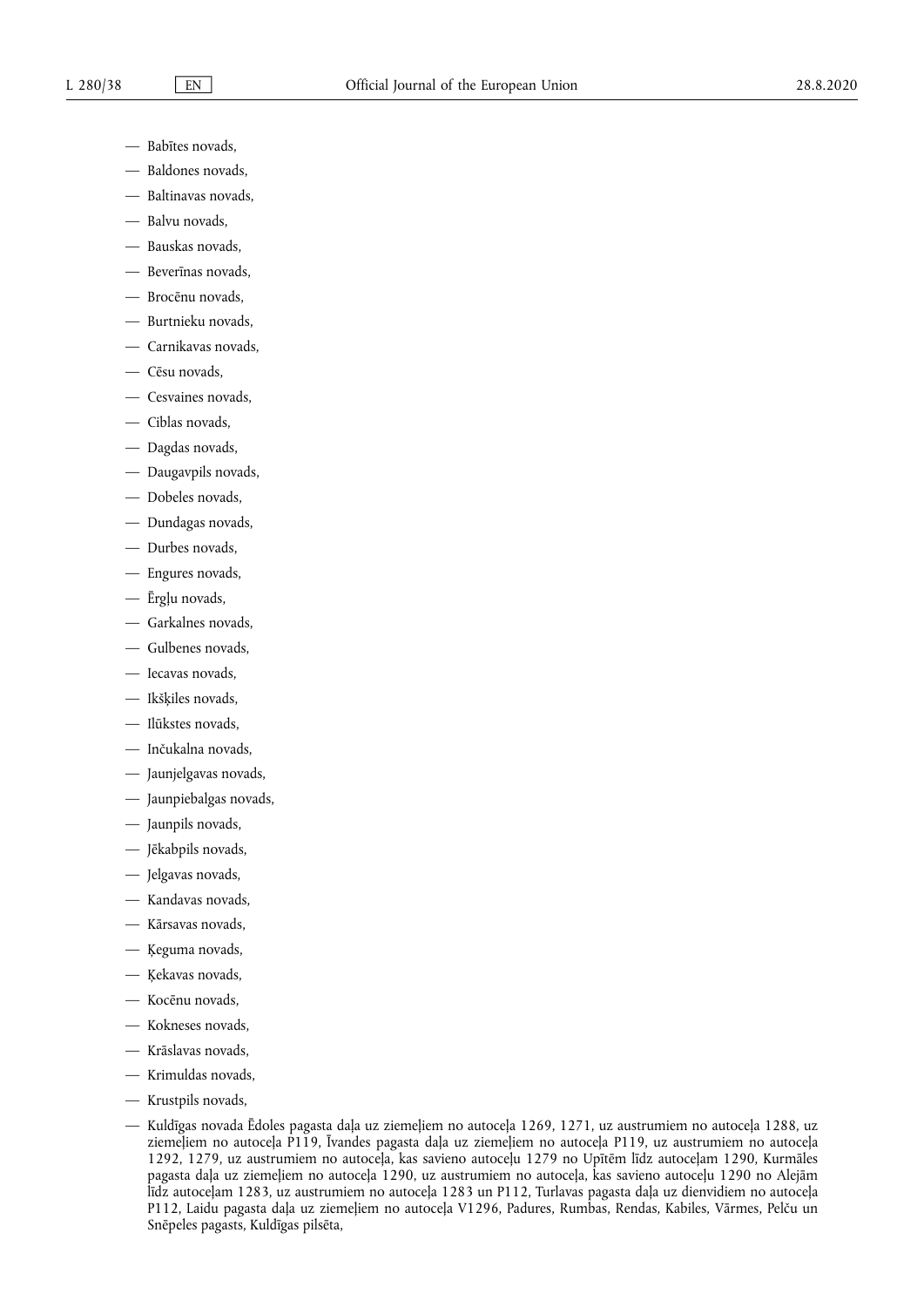- Lielvārdes novads,
- Līgatnes novads,
- Limbažu novads,
- Līvānu novads,
- Lubānas novads,
- Ludzas novads,
- Madonas novads,
- Mālpils novads,
- Mārupes novads,
- Mazsalacas novads,
- Mērsraga novads,
- Naukšēnu novads,
- Neretas novads,
- Ogres novads,
- Olaines novads,
- Ozolnieku novads,
- Pārgaujas novads,
- Pāvilostas novada Sakas pagasts, Pāvilostas pilsēta,
- Pļaviņu novads,
- Preiļu novads,
- Priekules novads,
- Priekuļu novads,
- Raunas novads,
- republikas pilsēta Daugavpils,
- republikas pilsēta Jelgava,
- republikas pilsēta Jēkabpils,
- republikas pilsēta Jūrmala,
- republikas pilsēta Rēzekne,
- republikas pilsēta Valmiera,
- Rēzeknes novads,
- Riebiņu novads,
- Rojas novads,
- Ropažu novads,
- Rugāju novads,
- Rundāles novads,
- Rūjienas novads,
- Salacgrīvas novads,
- Salas novads,
- Salaspils novads,
- Saldus novads,
- Saulkrastu novads,
- Sējas novads,
- Siguldas novads,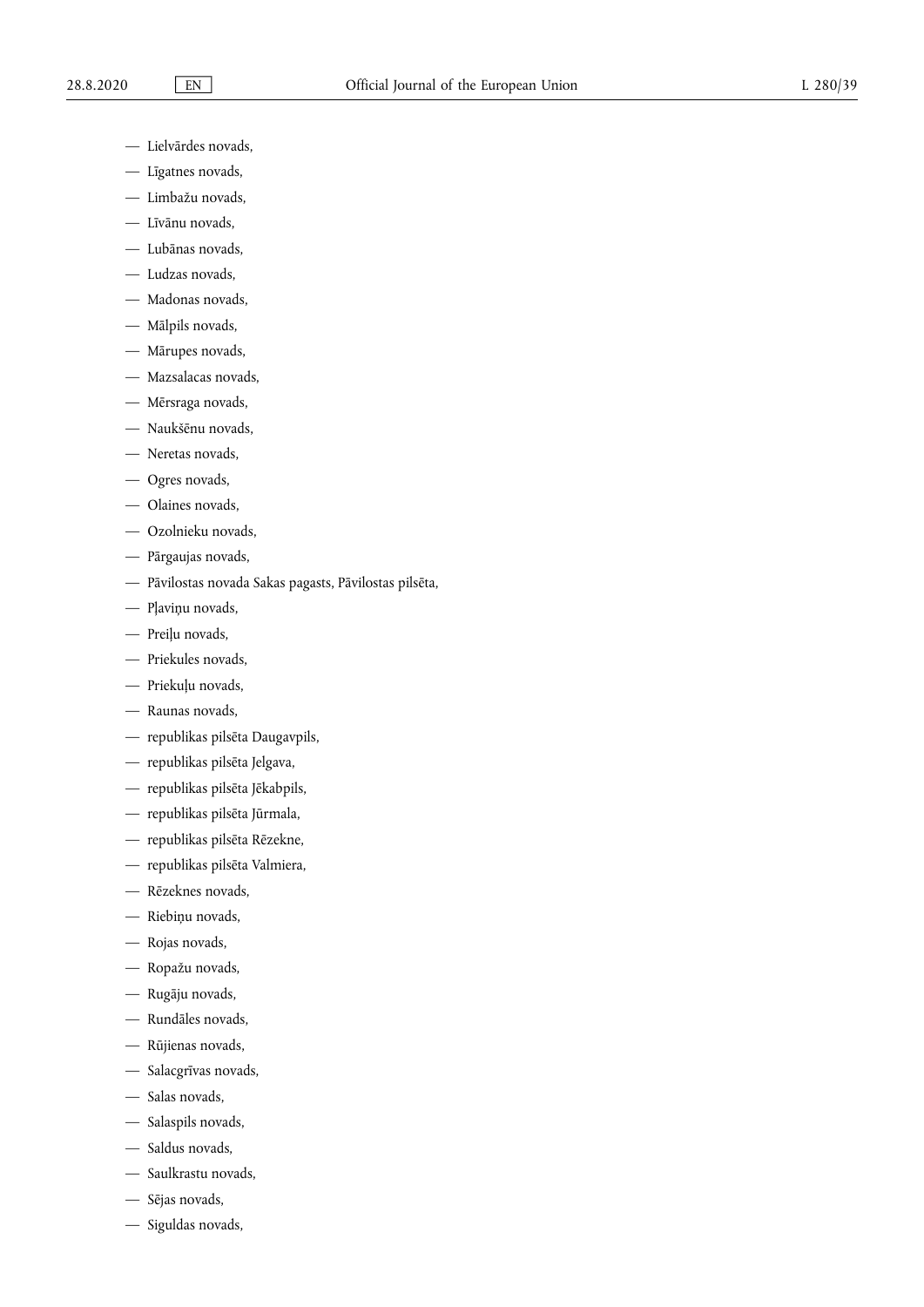- Skrīveru novads,
- Skrundas novada Raņķu pagasta daļa uz ziemeļiem no autoceļa V1272 līdz robežai ar Ventas upi, Skrundas pagasta daļa no Skrundas uz ziemeļiem no autoceļa A9 un austrumiem no Ventas upes,
- Smiltenes novads,
- Stopiņu novada daļa, kas atrodas uz austrumiem no autoceļa V36, P4 un P5, Acones ielas, Dauguļupes ielas un Dauguļupītes,
- Strenču novads,
- Talsu novads,
- Tērvetes novads,
- Tukuma novads,
- Vaiņodes novada Vaiņodes pagasts un Embūtes pagasta daļa uz dienvidiem autoceļa P116, P106,
- Valkas novads,
- Varakļānu novads,
- Vārkavas novads,
- Vecpiebalgas novads,
- Vecumnieku novads,
- Ventspils novads,
- Viesītes novads,
- Viļakas novads,
- Viļānu novads,
- Zilupes novads.

# 6. **Lithuania**

The following areas in Lithuania:

- Alytaus miesto savivaldybė,
- Alytaus rajono savivaldybė: Alytaus, Alovės, Butrimonių, Daugų, Nemunaičio, Pivašiūnų, Punios, Raitininkų seniūnijos,
- Anykščių rajono savivaldybė,
- Akmenės rajono savivaldybė,
- Biržų miesto savivaldybė,
- Biržų rajono savivaldybė,
- Druskininkų savivaldybė,
- Elektrėnų savivaldybė,
- Ignalinos rajono savivaldybė,
- Jonavos rajono savivaldybė,
- Joniškio rajono savivaldybė,
- Jurbarko rajono savivaldybė: Eržvilko, Girdžių, Jurbarko miesto, Jurbarkų, Raudonės, Šimkaičių, Skirsnemunės, Smalininkų, Veliuonos, Viešvilės seniūnijos,
- Kaišiadorių rajono savivaldybė,
- Kalvarijos savivaldybė,
- Kauno miesto savivaldybė,
- Kauno rajono savivaldybė: Domeikavos, Garliavos, Garliavos apylinkių, Karmėlavos, Lapių, Linksmakalnio, Neveronių, Rokų, Samylų, Taurakiemio, Vandžiogalos ir Vilkijos seniūnijos, Babtų seniūnijos dalis į rytus nuo kelio A1, Užliedžių seniūnijos dalis į rytus nuo kelio A1 ir Vilkijos apylinkių seniūnijos dalis į vakarus nuo kelio Nr. 1907,
- Kazlų rūdos savivaldybė: Kazlų rūdos seniūnija į šiaurę nuo kelio Nr. 230, į rytus nuo kelio Kokė-Užbaliai-Čečetai iki kelio Nr. 2610 ir į pietus nuo kelio Nr. 2610,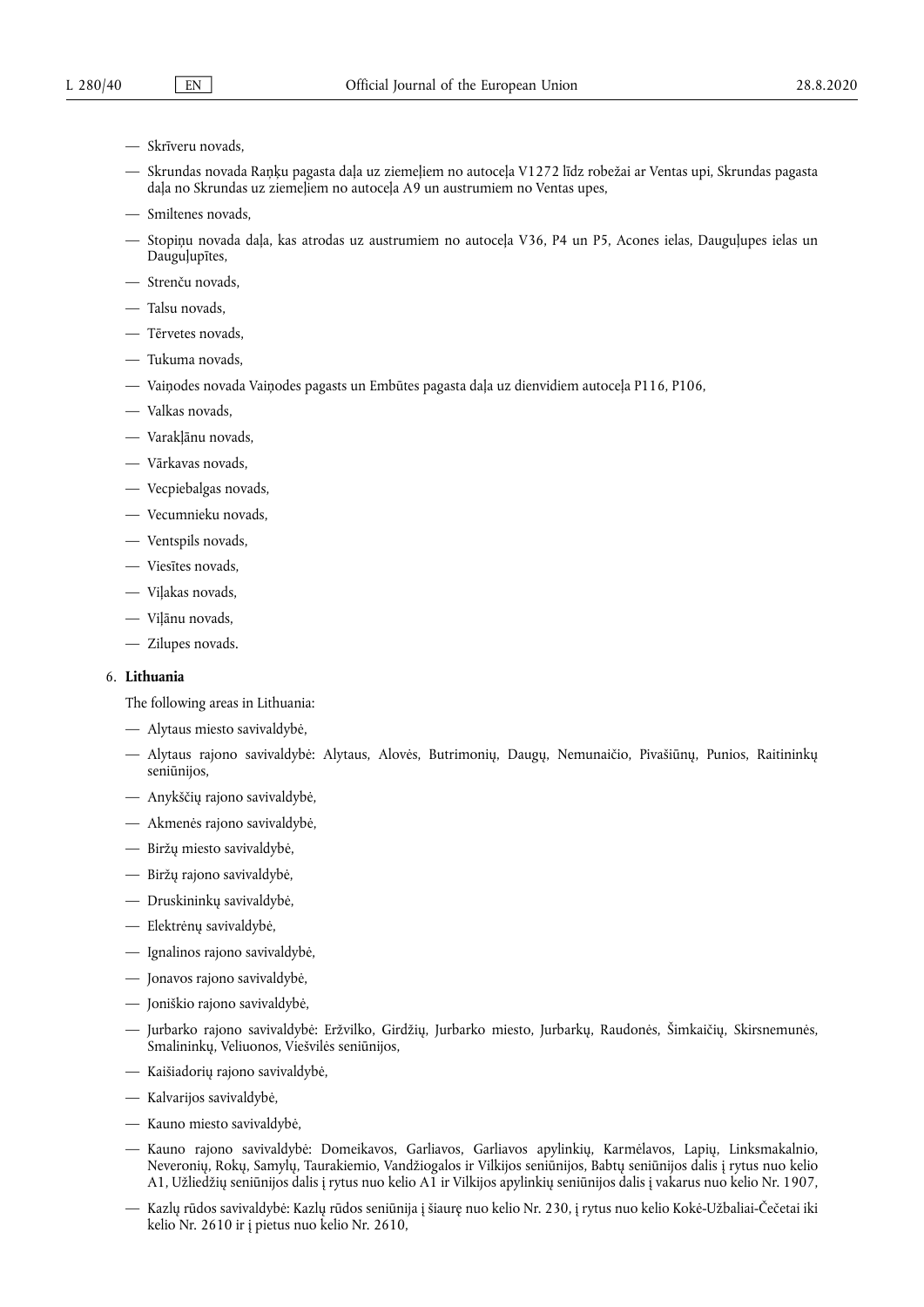- Kelmės rajono savivaldybė,
- Kėdainių rajono savivaldybė: Dotnuvos, Gudžiūnų, Kėdainių miesto, Krakių, Pelėdnagių, Surviliškio, Šėtos, Truskavos, Vilainių ir Josvainių seniūnijos dalis į šiaurę ir rytus nuo kelio Nr. 229 ir Nr. 2032,
- Kupiškio rajono savivaldybė,
- Kretingos rajono savivaldybė: Imbarės, Kūlupėnų ir Kartenos seniūnijos,
- Lazdijų rajono savivaldybė,
- Marijampolės savivaldybė: Degučių, Marijampolės, Mokolų, Liudvinavo ir Narto seniūnijos,
- Mažeikių rajono savivaldybė,
- Molėtų rajono savivaldybė: Alantos seniūnijos dalis į vakarus nuo kelio 119 ir į šiaurę nuo kelio Nr. 2828, Balninkų, Dubingių, Giedraičių, Joniškio ir Videniškių seniūnijos,
- Pagėgių savivaldybė,
- Pakruojo rajono savivaldybė,
- Panevėžio rajono savivaldybė,
- Panevėžio miesto savivaldybė,
- Pasvalio rajono savivaldybė,
- Radviliškio rajono savivaldybė,
- Rietavo savivaldybė,
- Prienų rajono savivaldybė: Stakliškių ir Veiverių seniūnijos,
- Plungės rajono savivaldybė: Žlibinų, Stalgėnų, Nausodžio sen. dalis nuo kelio Nr. 166 į šiaurės vakarus, Plungės miesto ir Šateikių seniūnijos,
- Raseinių rajono savivaldybė: Betygalos, Girkalnio, Kalnujų, Nemakščių, Pagojukų, Paliepių, Raseinių miesto, Raseinių, Šiluvos, Viduklės seniūnijos,
- Rokiškio rajono savivaldybė,
- Skuodo rajono savivaldybės: Aleksandrijos ir Ylakių seniūnijos,
- Šakių rajono savivaldybė,
- Šalčininkų rajono savivaldybė,
- Šiaulių miesto savivaldybė,
- Šiaulių rajono savivaldybė,
- Šilutės rajono savivaldybė,
- Širvintų rajono savivaldybė,
- Šilalės rajono savivaldybė,
- Švenčionių rajono savivaldybė,
- Tauragės rajono savivaldybė,
- Telšių rajono savivaldybė,
- Trakų rajono savivaldybė,
- Ukmergės rajono savivaldybė,
- Utenos rajono savivaldybė,
- Varėnos rajono savivaldybė,
- Vilniaus miesto savivaldybė,
- Vilniaus rajono savivaldybė,
- Vilkaviškio rajono savivaldybė: Bartninkų, Gražiškių, Keturvalakių, Kybartų, Klausučių, Pajevonio, Šeimenos, Vilkaviškio miesto, Virbalio, Vištyčio seniūnijos,
- Visagino savivaldybė,
- Zarasų rajono savivaldybė.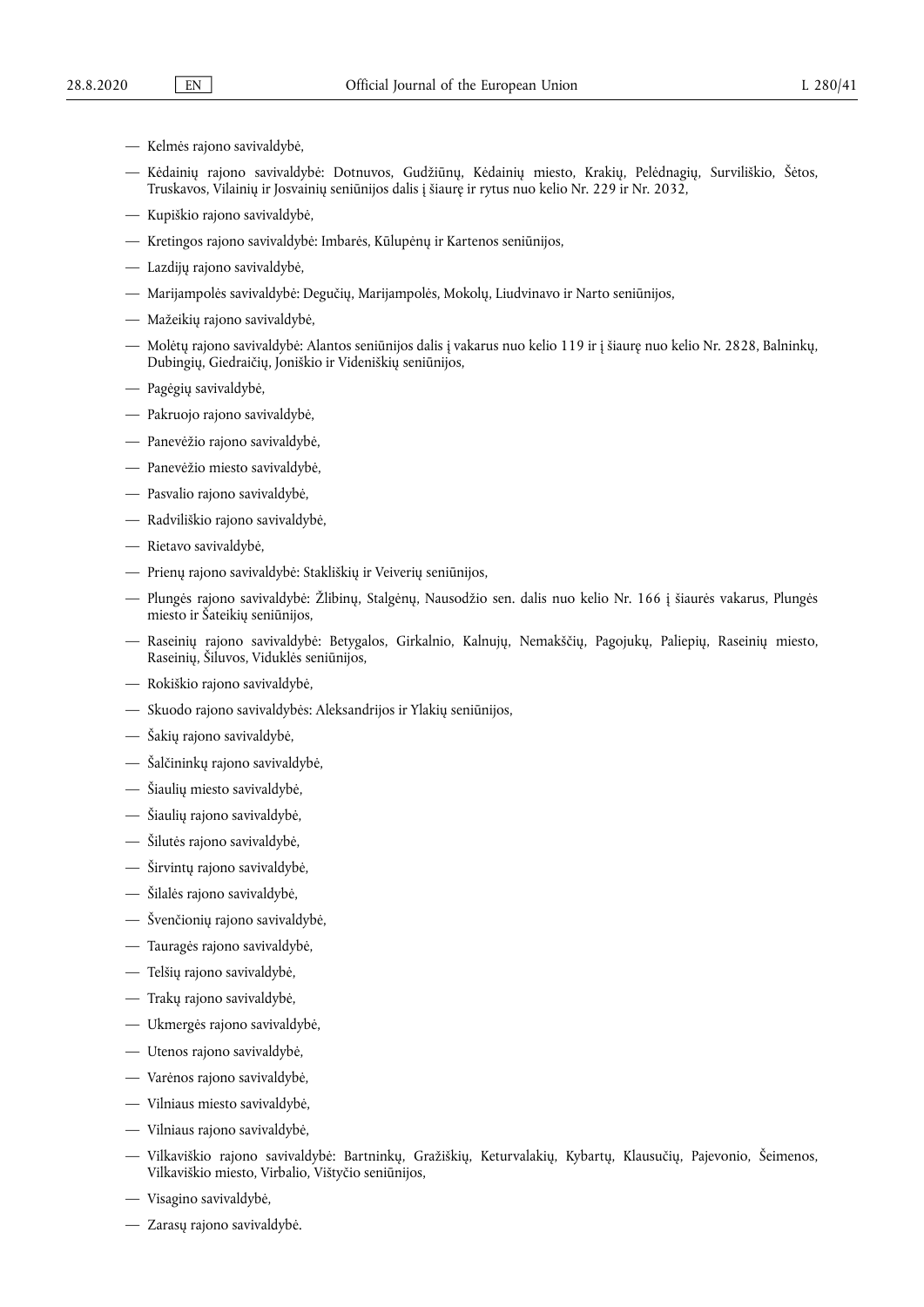## 7. **Poland**

The following areas in Poland:

w województwie warmińsko-mazurskim:

- gminy Kalinowo, Stare Juchy, część gminy Prostki położona na wschód od linii wyznaczonej przez drogę biegnącą od północnej granicy gminy łączącą miejscowości Żelazki – Dąbrowskie – Długosze do południowej granicy gminy i część gminy wiejskiej Ełk położona na północ od linii wyznaczonej przez drogę nr 667 biegnącą od miejscowości Bajtkowo do miejscowości Nowa Wieś Ełcka, a następnie na północ od linii wyznaczonej przez rzekę Ełk biegnącą od miejscowości Nowa Wieś Ełcka do wschodniej granicy gminy w powiecie ełckim,
- gminy Elbląg, Gronowo Elbląskie, Milejewo, Młynary, Markusy, Rychliki i Tolkmicko w powiecie elbląskim,
- powiat miejski Elbląg,
- powiat gołdapski,
- gminy Orzysz, Pisz, Ruciane Nida oraz część gminy Biała Piska położona na zachód od linii wyznaczonej przez drogę 667 biegnącą od północnej granicy gminy do miejscowości Biała Piska, a następnie na południe od linii wyznaczonej przez drogę nr 58 biegnącą od miejscowości Biała Piska do wschodniej granicy gminy w powiecie piskim,
- gmina Górowo Iławeckie z miastem Górowo Iławeckie w powiecie bartoszyckim,
- gminy Biskupiec, Kolno, część gminy Olsztynek położona na południe od linii wyznaczonej przez drogę nr S51 biegnącą od wschodniej granicy gminy do miejscowości Ameryka oraz na zachód od linii wyznaczonej przez drogę biegnącą od skrzyżowania z drogą S51 do północnej granicy gminy, łączącej miejscowości Mańki – Mycyny – Ameryka, część gminy Świątki położona na zachód od linii wyznaczonej przez rzekę Pasłęka, w powiecie olsztyńskim,
- gminy Grunwald, Łukta, Małdyty, Miłomłyn, Miłakowo, Ostróda z miastem Ostróda i część gminy Morąg położona na południe od linii wyznaczonej przez linię kolejową biegnącą od Olsztyna do Elbląga w powiecie ostródzkim,
- część gminy Ryn położona na południe od linii wyznaczonej przez linię kolejową łączącą miejscowości Giżycko i Kętrzyn w powiecie giżyckim,
- gminy Braniewo i miasto Braniewo, Frombork, Lelkowo, Pieniężno, Płoskinia oraz część gminy Wilczęta położona na północ od linii wyznaczonej przez drogę nr 509 w powiecie braniewskim,
- gmina Reszel, część gminy Kętrzyn położona na południe od linii kolejowej łączącej miejscowości Giżycko i Kętrzyn biegnącej do granicy miasta Kętrzyn, na zachód od linii wyznaczonej przez drogę nr 591 biegnącą od miasta Kętrzyn do północnej granicy gminy oraz na zachód i na południe od zachodniej i południowej granicy miasta Kętrzyn, miasto Kętrzyn i część gminy Korsze położona na południe od linii wyznaczonej przez drogę biegnącą od wschodniej granicy łączącą miejscowości Krelikiejmy i Sątoczno i na wschód od linii wyznaczonej przez drogę łączącą miejscowości Sątoczno, Sajna Wielka biegnącą do skrzyżowania z drogą nr 590 w miejscowości Glitajny, a następnie na wschód od drogi nr 590 do skrzyżowania z drogą nr 592 i na południe od linii wyznaczonej przez drogę nr 592 biegnącą od zachodniej granicy gminy do skrzyżowania z drogą nr 590 w powiecie kętrzyńskim,
- gminy Lubomino i Orneta w powiecie lidzbarskim,
- gmina Nidzica i część gminy Kozłowo położona na północ od linii wyznaczonej przez drogę łączącą miejscowości Rączki – Kownatki – Gardyny w powiecie nidzickim,
- gminy Dźwierzuty, Jedwabno, Pasym, Szczytno i miasto Szczytno i Świętajno w powiecie szczycieńskim,
- powiat mrągowski,
- gmina Zalewo w powiecie iławskim,
- w województwie podlaskim:
- gminy Orla, Rudka, Brańsk z miastem Brańsk, Boćki w powiecie bielskim,
- gminy Radziłów, Rajgród Wąsosz, część gminy wiejskiej Grajewo położona na południe o linii wyznaczonej przez drogę biegnącą od zachodniej granicy gminy łączącą miejscowości: Mareckie – Łękowo – Kacprowo – Ruda, a następnie od miejscowości Ruda na południe od rzeki Binduga uchodzącej do rzeki Ełk i następnie na południe od linii wyznaczonej przez rzekę Ełk od ujścia rzeki Binduga do wschodniej granicy gminy w powiecie grajewskim,
- powiat moniecki,
- powiat sejneński,
- gminy Łomża, Piątnica, Jedwabne, Przytuły i Wiznaw powiecie łomżyńskim,
- powiat miejski Łomża,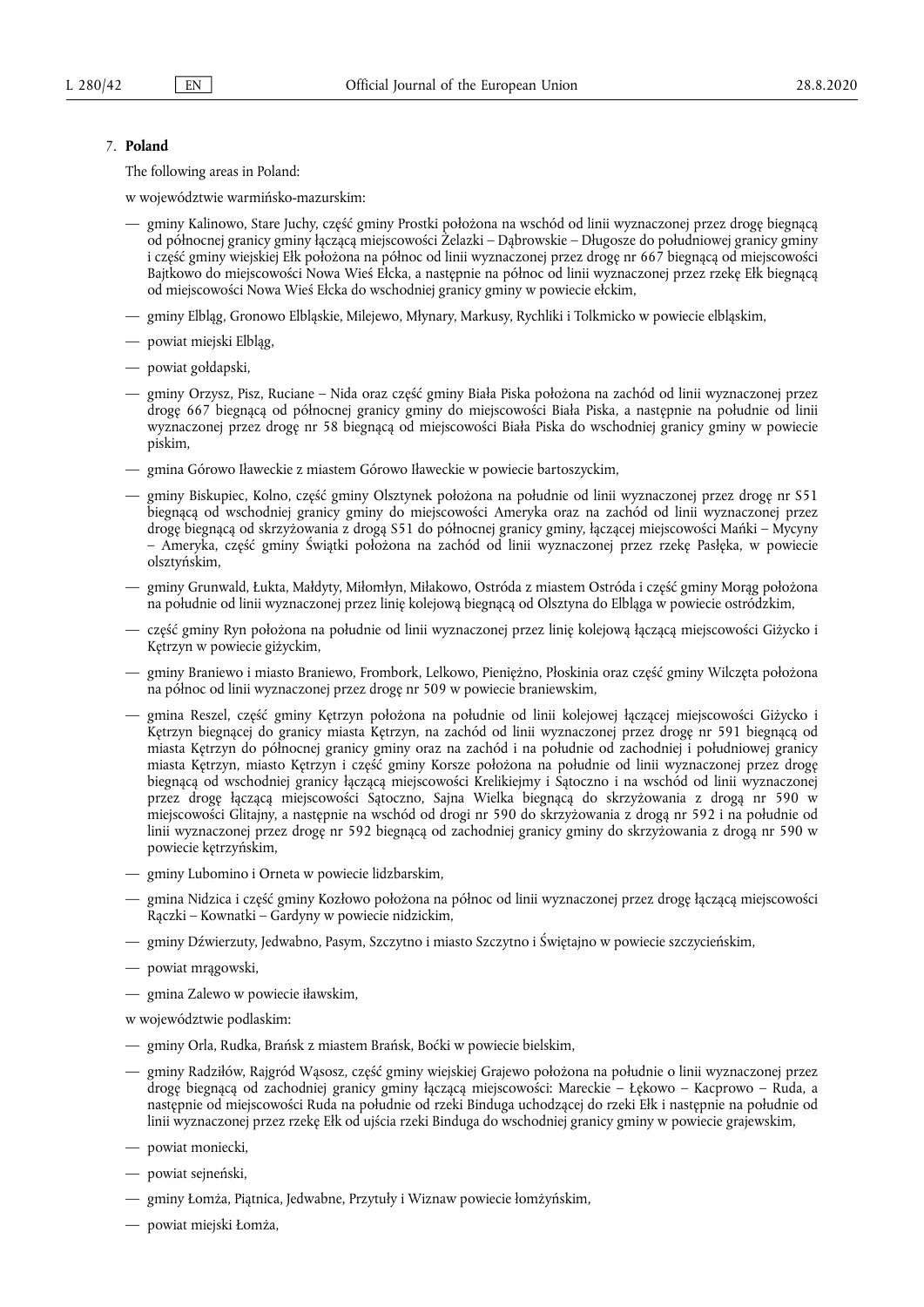- gminy Dziadkowice, Grodzisk, Mielnik, Milejczyce, Nurzec-Stacja i Siemiatycze z miastem Siemiatycze w powiecie siemiatyckim,
- powiat hajnowski,
- gminy Klukowo, Szepietowo, Kobylin-Borzymy, Nowe Piekuty, Sokoły i część gminy Kulesze Kościelne położona na północ od linii wyznaczonej przez linię kolejową w powiecie wysokomazowieckim,
- gmina Rutki i część gminy Kołaki Kościelne położona na północ od linii wyznaczonej przez linię kolejową w powiecie zambrowskim,
- powiat kolneński z miastem Kolno,
- gminy Czarna Białostocka, Dobrzyniewo Duże, Gródek, Michałowo, Supraśl, Tykocin, Wasilków, Zabłudów, Zawady, Choroszcz i część gminy Poświętne położona na zachód od linii wyznaczonej przez drogę nr 681 w powiecie białostockim,
- gminy Filipów, Jeleniewo, Przerośl, Raczki, Rutka-Tartak, Suwałki, Szypliszki Wiżajny oraz część gminy Bakałarzewo położona na północ od linii wyznaczonej przez drogę 653 biegnącej od zachodniej granicy gminy do skrzyżowania z drogą 1122B oraz na wschód od linii wyznaczonej przez drogę nr 1122B biegnącą od drogi 653 w kierunku południowym do skrzyżowania z drogą 1124B i następnie na północny – wschód od drogi nr 1124B biegnącej od skrzyżowania z drogą 1122B do granicy z gminą Raczki w powiecie suwalskim
- powiat miejski Suwałki,
- powiat augustowski,
- powiat sokólski,
- powiat miejski Białystok,

w województwie mazowieckim:

- powiat siedlecki,
- powiat miejski Siedlce,
- gminy Bielany, Ceranów, Kosów Lacki, Repki i gmina wiejska Sokołów Podlaski w powiecie sokołowskim,
- powiat węgrowski,
- powiat łosicki,
- powiat ciechanowski,
- powiat sochaczewski,
- powiat zwoleński,
- gminy Garbatka Letnisko, Gniewoszów i Sieciechów w powiecie kozienickim,
- powiat lipski,
- gminy Gózd, Iłża, Jastrzębia, Jedlnia Letnisko, Pionki z miastem Pionki, Skaryszew, Jedlińsk, Przytyk, Zakrzew, część gminy Wolanów położona na północ od drogi nr 12 i w powiecie radomskim,
- gminy Bodzanów, Bulkowo, Staroźreby, Słubice, Wyszogród i Mała Wieś w powiecie płockim,
- powiat nowodworski,
- powiat płoński,
- gminy Pokrzywnica, Świercze i część gminy Winnica położona na zachód od linii wyznaczonej przez drogę łączącą miejscowości Bielany, Winnica i Pokrzywnica w powiecie pułtuskim,
- powiat wołomiński,
- część gminy Somianka położona na południe od linii wyznaczonej przez drogę nr 62 w powiecie wyszkowskim,
- gminy Borowie, Garwolin z miastem Garwolin, Miastków Kościelny, Parysów, Pilawa, część gminy Wilga położona na północ od linii wyznaczonej przez rzekę Wilga biegnącą od wschodniej granicy gminy do ujścia do rzeki Wisły, część gminy Górzno położona na północ od linii wyznaczonej przez drogę łączącą miejscowości Łąki i Górzno biegnącą od wschodniej granicy gminy, następnie od miejscowości Górzno na północ od drogi nr 1328W biegnącej do drogi nr 17, a następnie na północ od linii wyznaczonej przez drogę biegnącą od drogi nr 17 do zachodniej granicy gminy przez miejscowości Józefów i Kobyla Wola w powiecie garwolińskim,
- gmina Boguty Pianki w powiecie ostrowskim,
- gminy Stupsk, Wiśniewo i Strzegowo w powiecie mławskim,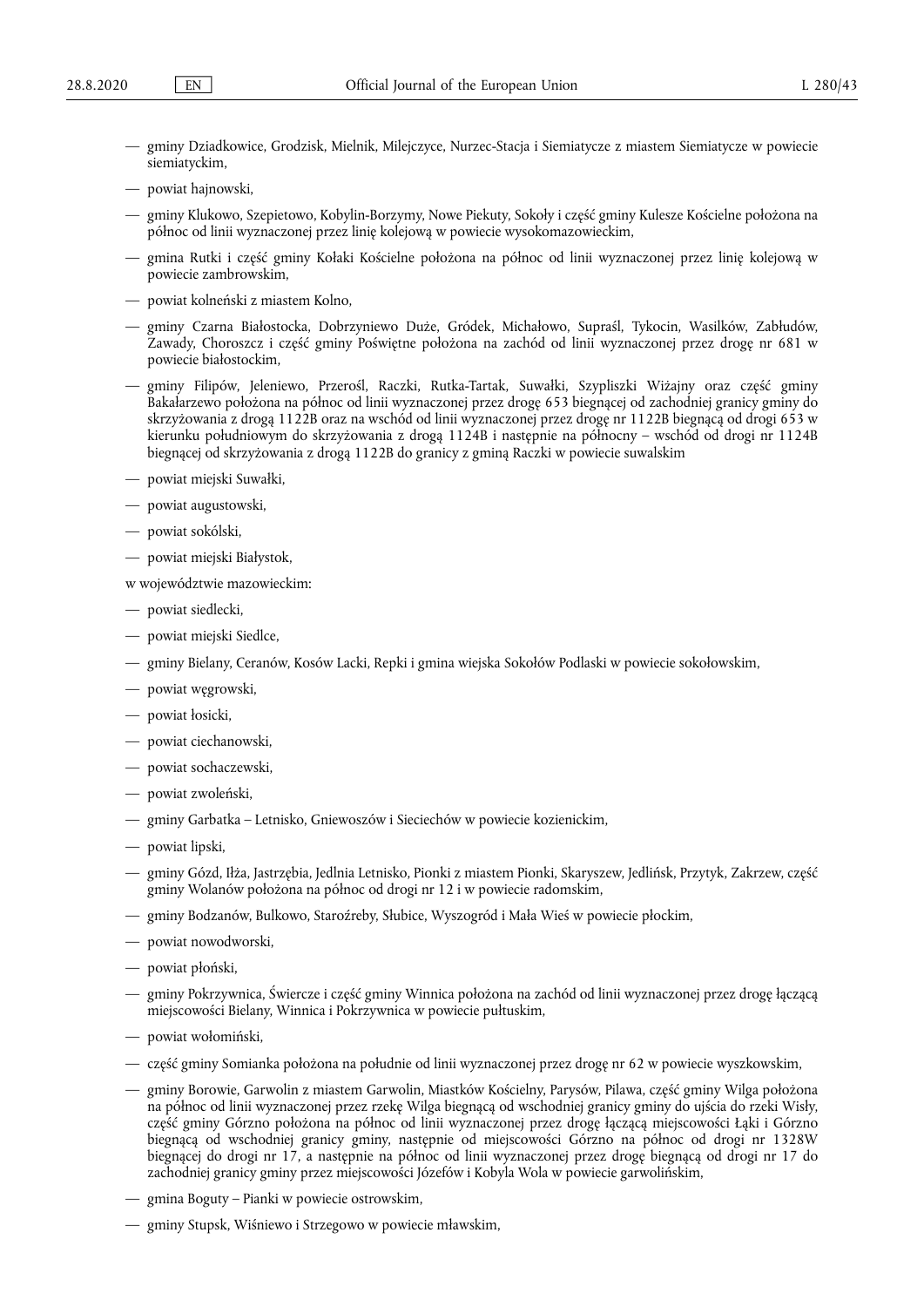- powiat miński,
- powiat otwocki,
- powiat warszawski zachodni,
- powiat legionowski,
- powiat piaseczyński,
- powiat pruszkowski,
- powiat grójecki,
- powiat grodziski,
- powiat żyrardowski,
- gminy Białobrzegi, Promna, Radzanów, Stara Błotnica, Wyśmierzyce w powiecie białobrzeskim,
- powiat przysuski,
- powiat miejski Warszawa,

w województwie lubelskim:

- powiat bialski,
- powiat miejski Biała Podlaska,
- gminy Batorz, Godziszów, Janów Lubelski, Modliborzyce i Potok Wielki w powiecie janowskim,
- powiat puławski,
- gminy Nowodwór, Ułęż, miasto Dęblin i część gminy Ryki położona na południe od linii wyznaczonej przez linię kolejową powiecie ryckim,
- gminy Adamów, Krzywda, Stoczek Łukowski z miastem Stoczek Łukowski, Wola Mysłowska, Trzebieszów, Stanin, gmina wiejska Łuków i miasto Łuków w powiecie łukowskim,
- gminy Bychawa, Głusk, Jabłonna, Krzczonów, Garbów Strzyżewice, Wysokie, Bełżyce, Borzechów, Niedrzwica Duża, Konopnica, Wojciechów i Zakrzew w powiecie lubelskim,
- gmina Uścimów w powiecie lubartowskim,
- gminy Mełgiew, Rybczewice, Piaski i miasto Świdnik w powiecie świdnickim,
- gmina Fajsławice, część gminy Żółkiewka położona na północ od linii wyznaczonej przez drogę nr 842 i część gminy Łopiennik Górny położona na zachód od linii wyznaczonej przez drogę nr 17 w powiecie krasnostawskim,
- gminy Chełm, Ruda Huta, Sawin, część gminy Dorohusk położona na północ od linii wyznaczonej przez linię kolejową, część gminy Wojsławice położona na zachód od linii wyznaczonej przez drogę 1839L, część gminy Leśniowice położona na zachód od linii wyznaczonej przez drogę 1839L w powiecie chełmskim,
- powiat miejski Chełm,
- powiat kraśnicki,
- powiat opolski,
- gminy Dębowa Kłoda, Jabłoń, Podedwórze, Sosnowica w powiecie parczewskim,
- gminy Stary Brus, Wola Uhruska, część gminy wiejskiej Włodawa położona na południe od południowej granicy miasta Włodawa i część gminy Hańsk położona na wschód od linii wyznaczonej od drogi nr 819 w powiecie włodawskim,
- gmina Kąkolewnica, Komarówka Podlaska i Ulan Majorat w powiecie radzyńskim,

w województwie podkarpackim:

- powiat stalowowolski,
- gminy Horyniec-Zdrój, Oleszyce, Lubaczów z miastem Lubaczów, Wielkie Oczy i część gminy Cieszanów położona na wschód od linii wyznaczonej przez drogę nr 865 biegnącą od południowej granicy gminy do skrzyżowania z drogą 863, a następnie na zachód od drogi nr 863 biegnącej do miejscowości Lubliniec i dalej na zachód od drogi biegnącej przez Nowy Lubliniec do północnej granicy gminy w powiecie lubaczowskim,
- gminy Laszki, część gminy Radymno położona na północ od linii wyznaczonej przez autostradę A4 z miastem Radymno, część gminy Wiązownica położona na południe od linii wyznaczonej przez drogę nr 865 w powiecie jarosławskim,
- gmina Kamień, część gminy Sokołów Małopolski położona na północ od linii wyznaczonej przez drogę nr 875 w powiecie rzeszowskim,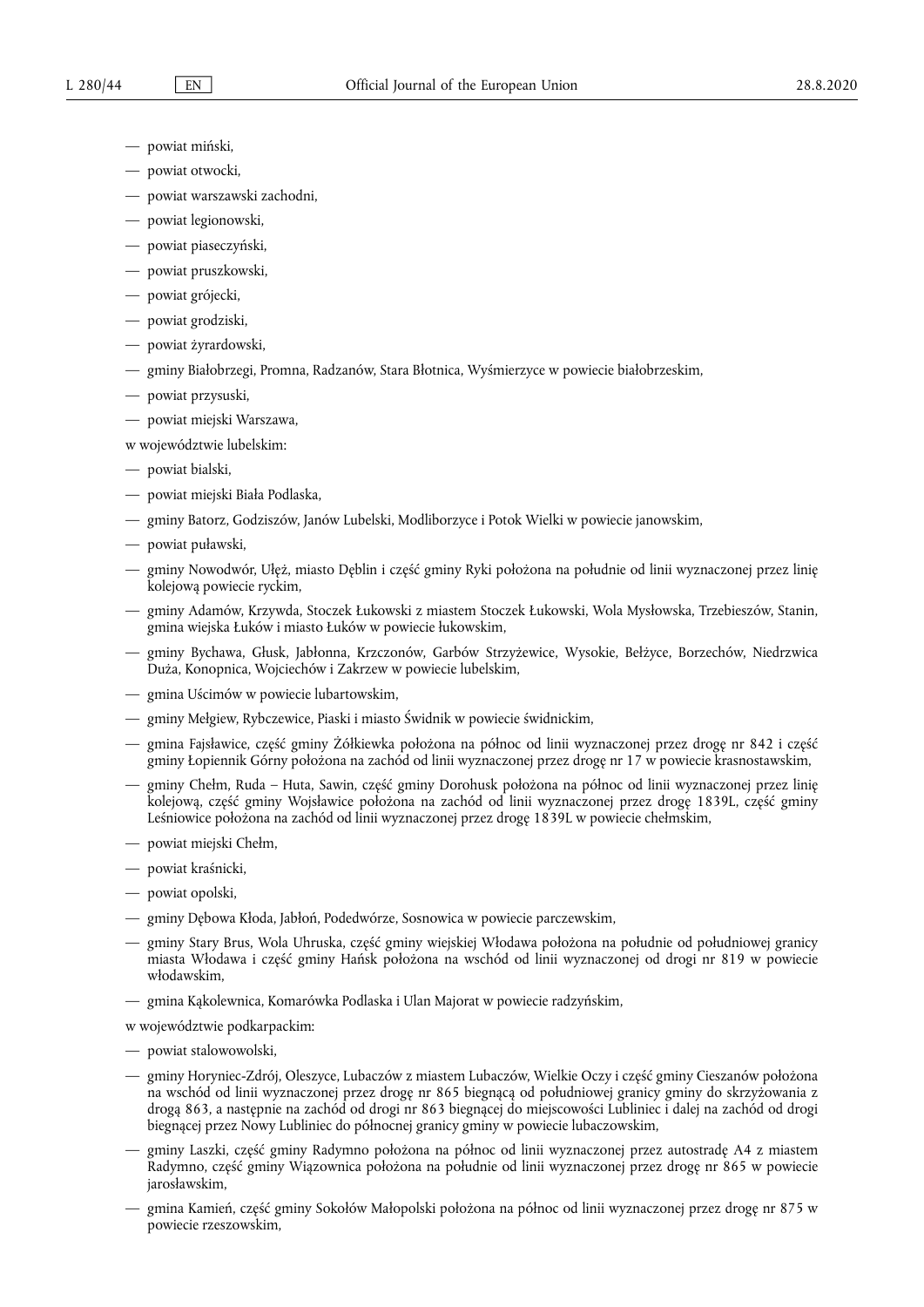- gminy Cmolas i Majdan Królewski w powiecie kolbuszowskim,
- gminy Grodzisko Dolne, Nowa Sarzyna, miasto Leżajsk, część gminy wiejskiej Leżajsk położona na zachód od linii wyznaczonej przez rzekę San, część gminy Kuryłówka położona na zachód od linii wyznaczonej przez drogę biegnącą od północnej granicy gminy łączącej miejscowości Brzyska Wola – Dąbrowica – Ożanna do południowej granicy gminy w powiecie leżajskim,
- powiat niżański,
- powiat tarnobrzeski,

w województwie pomorskim:

- gminy Dzierzgoń i Stary Dzierzgoń w powiecie sztumskim,
- gmina Stare Pole w powiecie malborskim,
- gminy Stegny, Sztutowo i część gminy Nowy Dwór Gdański położona na północny wschód od linii wyznaczonej przez drogę nr 55 biegnącą od południowej granicy gminy do skrzyżowania z drogą nr 7, następnie przez drogę nr 7 i S7 biegnącą do zachodniej granicy gminyw powiecie nowodworskim,

w województwie świętokrzyskim:

- gmina Tarłów i część gminy Ożarów położona na północ od linii wyznaczonej przez drogę nr 74 w powiecie opatowskim,
- część gminy Brody położona na wschód od linii wyznaczonej przez drogę nr 9 oraz na północny wschód od linii wyznaczonej przez drogę nr 0618T biegącą od północnej granicy gminy do skrzyżowania w miejscowości Lipie oraz przez drogę biegnącą od miejscowości Lipie do wschodniej granicy gminy i część gminy Mirzec położona na wschód od linii wyznaczonej przez drogę nr 744 biegnącą od południowej granicy gminy do miejscowości Tychów Stary a następnie przez drogę nr 0566T biegnącą od miejscowości Tychów Stary w kierunku północno – wschodnim do granicy gminy w powiecie starachowickim,

w województwie lubuskim:

- powiat wschowski,
- gminy Bobrowice, Maszewo, część gminy Krosno Odrzańskie położona na zachód od linii wyznaczonej przez drogę nr 1157F biegnącą od północnej granicy gminy do skrzyżowania z drogą nr 29, a następnie przez drogę nr 29 biegnącą od tego skrzyżowania do południowej granicy gminy, część gminy Bytnica położona na zachód od linii wyznaczonej przez drogę nr 1157F w powiecie krośnieńskim,
- część gminy Torzym położona na południe od linii wyznaczonej przez autostradę A2 w powiecie sulęcińskim,
- gminy, Kolsko, część gminy Kożuchów położona na południe od linii wyznaczonej przez drogę nr 283 biegnącą od wschodniej granicy gminy do skrzyżowania z drogą nr 290 i na południe od linii wyznaczonej przez drogę nr 290 biegnącej od miasta Mirocin Dolny do zachodniej granicy gminy, część gminy Bytom Odrzański położona na północny zachód od linii wyznaczonej przez drogi nr 293 i 326, część gminy Nowe Miasteczko położona na zachód od linii wyznaczonych przez drogi 293 i 328, część gminy Siedlisko położona na północny zachód od linii wyznaczonej przez drogę biegnącą od rzeki Odry przy południowe granicy gminy do drogi nr 326 łączącej się z drogą nr 325 biegnącą w kierunku miejscowości Różanówka do skrzyżowania z drogą nr 321 biegnącą od tego skrzyżowania w kierunku miejscowości Bielawy, a następnie przedłużoną przez drogę przeciwpożarową biegnącą od drogi nr 321 w miejscowości Bielawy do granicy gminy w powiecie nowosolskim,
- gminy Babimost, Kargowa, Nowogród Bobrzański, Trzebiechów część gminy Bojadła położona na północ od linii wyznaczonej przez drogę nr 278 biegnącą od wschodniej granicy gminy do skrzyżowania z drogą nr 282 i na północ od linii wyznaczonej przez drogę nr 282 biegnącej od miasta Bojadła do zachodniej granicy gminy i część gminy Sulechów położona na wschód od linii wyznaczonej przez drogę nr S3 w powiecie zielonogórskim,
- powiat żarski,
- gminy Brzeźnica, Iłowa, Małomice, Szprotawa, Wymiarki, Żagań, miasto Żagań, miasto Gozdnica, część gminy Niegosławice położona na zachód od linii wyznaczonej przez drogę nr 328 w powiecie żagańskim,
- część gminy Lubrza położona na południe od linii wyznaczonej przez autostradę A2, część gminy Łagów położona na południe od linii wyznaczonej przez autostradę A2, część gminy Zbąszynek położona na południe od linii wyznaczonej przez linię kolejową biegnącą od Zbąszynia do Świebodzina oraz część położona na południe od linii wyznaczonej przez linię kolejową biegnącą od miasta Zbąszynek w kierunku zachodniej granicy gminy do skrzyżowania z drogą nr 1210F, a następnie przez drogę 1210F biegnącą od skrzyżowania z linia kolejową do zachodniej granicy gminy, część gminy Szczaniec położona na południe od linii wyznaczonej przez linię kolejową, część gminy Świebodzin położona na południe od linii wyznaczonej przez autostradę A2 w powiecie świebodzińskim,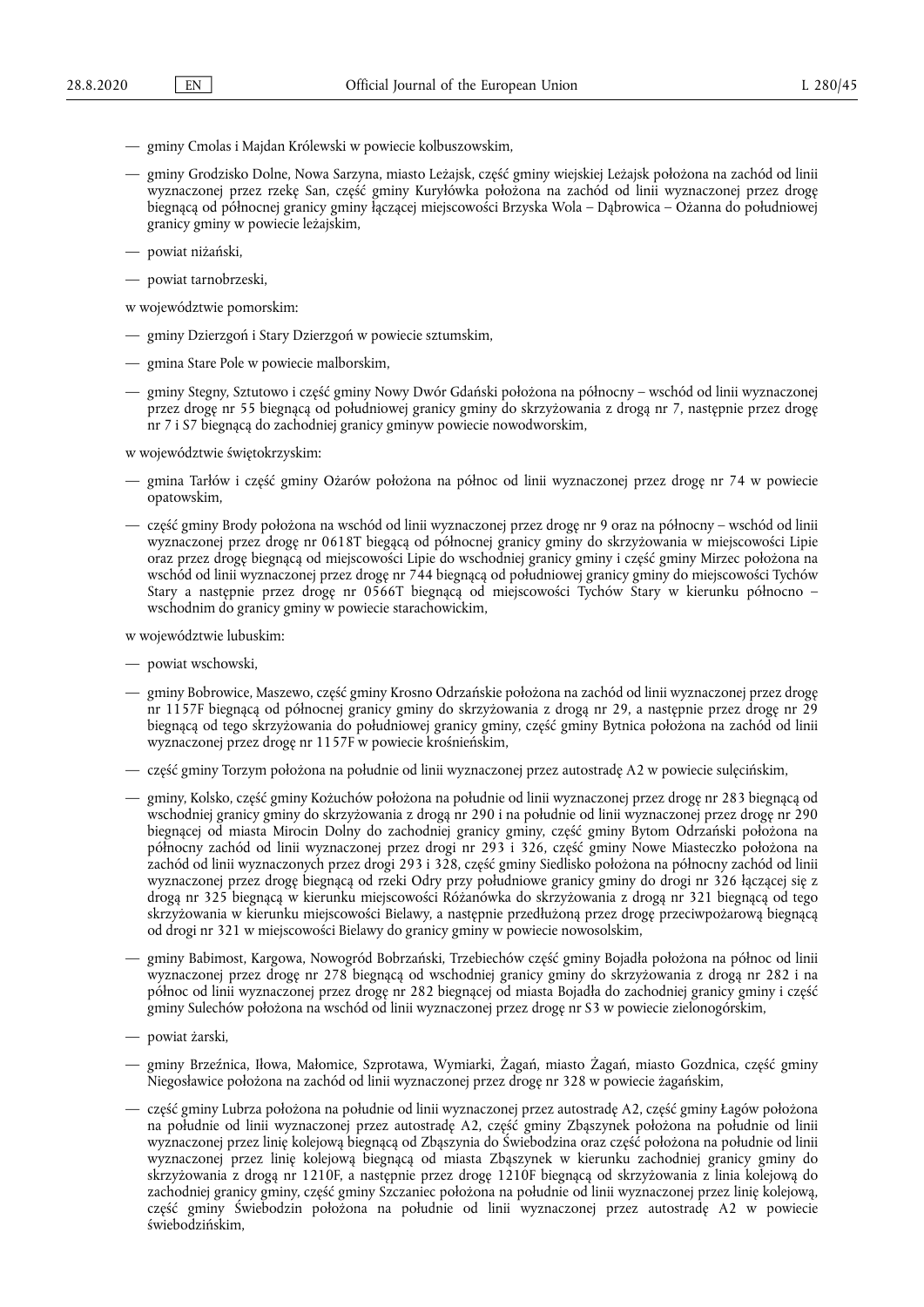w województwie dolnośląskim:

- gmina Pęcław, część gminy Kotla położona na północ od linii wyznaczonej przez rzekę Krzycki Rów, część gminy wiejskiej Głogów położona na wschód od linii wyznaczonej przez drogi nr 12, 319 oraz 329, część miasta Głogów położona na wschód od linii wyznaczonej przez drogę nr 12 w powiecie głogowskim,
- gminy Grębocice i Polkowice w powiecie polkowickim,

w województwie wielkopolskim:

- powiat wolsztyński,
- gminy Rakoniewice, Wielichowo i część gminy Kamieniec położona na zachód od linii wyznaczonej przez drogę nr 308 w powiecie grodziskim,
- gminy Wijewo, część gminy Włoszakowice położona na zachód od linii wyznaczonej przez drogi 3903P biegnącą od północnej granicy gminy do miejscowości Boguszyn, a następnie przez drogę łączącą miejscowość Boguszyn z miejscowością Krzycko aż do południowej granicy gminy i część gminy Święciechowa położona na północ od linii wyznaczonej przez drogę nr 12 w powiecie leszczyńskim,
- część gminy Śmigiel położona na zachód od linii wyznaczonej przez drogi nr 3903P biegnącej od południowej granicy gminy przez miejscowości Bronikowo i Morowice aż do miejscowości Śmigiel do skrzyżowania z drogą 3820P i dalej drogą 3820P, która przechodzi w ul. Jagiellońską, następnie w Lipową i Glinkową, aż do skrzyżowania z drogą S5, następnie przez drogą nr S5 do północnej granicy gminy w powiecie kościańskim,

w województwie łódzkim:

- gminy Drzewica, Opoczno i Poświętne w powiecie opoczyńskim,
- gmina Sadkowice w powiecie rawskim.

#### 8. **Slovakia**

The following areas in Slovakia:

- in the district of Gelnica, the whole municipality of Smolník,
- the municipalities of Opátka, Košická Belá, Malá Lodina, Veľká Lodina, Kysak, Sokoľ, Trebejov, Obišovce, Družstevná pri Hornáde, Kostoľany nad Hornádom, Budimír, Vajkovce, Chrastné, Čižatice, Kráľovce, Ploské, Nová Polhora, Boliarov, Kecerovce, Vtáčkovce, Herľany, Rankovce, Mudrovce, Kecerovský Lipovec, Opiná, Bunetice,
- the whole city of Košice,
- in the district of Revúca, the whole municipalities of Gemer, Tornaľa, Žiar, Gemerská Ves, Levkuška, Otročok, Polina, Rašice,
- in the district of Rimavská Sobota, the whole municipalities of Abovce, Barca, Bátka, Cakov, Chanava, Dulovo, Figa, Gemerské Michalovce, Hubovo, Ivanice, Kaloša, Kesovce, Kráľ, Lenartovce, Lenka, Neporadza, Orávka, Radnovce, Rakytník, Riečka, Rimavská Seč, Rumince, Stránska, Uzovská Panica, Valice, Vieska nad Blhom, Vlkyňa, Vyšné Valice, Včelince, Zádor, Číž, Štrkovec Tomášovce and Žíp,
- in the district of Rožňava, the whole municipalities of Ardovo, Bohúňovo, Bretka, Čoltovo, Dlhá Ves, Gemerská Hôrka, Gemerská Panica, Kečovo, Meliata, Plešivec, Silica, Silická Brezová, Slavec, Hrušov, Krásnohorská Dlhá Lúka, Krásnohorské podhradie, Lipovník, Silická Jablonica.

#### 9. **Romania**

The following areas in Romania:

- Judeţul Bistrița-Năsăud,
- Județul Suceava.

PART III

#### 1. **Bulgaria**

The following areas in Bulgaria:

- the whole region of Blagoevgrad,
- the whole region of Dobrich,
- the whole region of Gabrovo,
- the whole region of Kardzhali,
- the whole region of Lovech,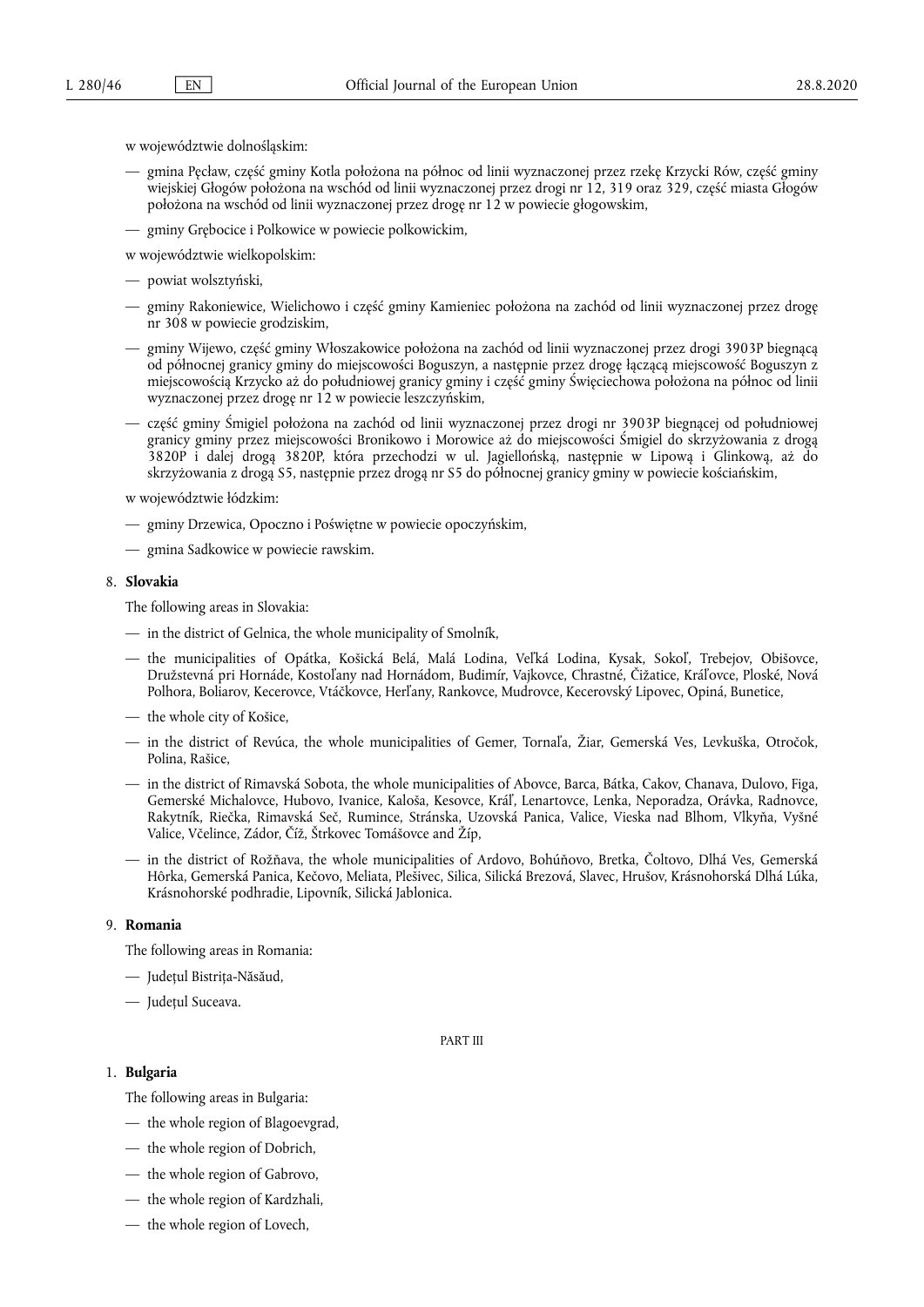- the whole region of Montana,
- the whole region of Pleven,
- the whole region of Razgrad,
- the whole region of Ruse,
- the whole region of Shumen,
- the whole region of Silistra,
- the whole region of Sliven,
- the whole region of Sofia city,
- the whole region of Sofia Province,
- the whole region of Targovishte,
- the whole region of Vidin,
- the whole region of Varna,
- the whole region of Veliko Tarnovo,
- the whole region of Vratza,
- in Burgas region:
	- the whole municipality of Burgas,
	- the whole municipality of Kameno,
	- the whole municipality of Malko Tarnovo,
	- the whole municipality of Primorsko,
	- the whole municipality of Sozopol,
	- the whole municipality of Sredets,
	- the whole municipality of Tsarevo,
	- the whole municipality of Sungurlare,
	- the whole municipality of Ruen,
	- the whole municipality of Aytos.

# 2. **Latvia**

The following areas in Latvia:

- Aizputes novada Lažas pagasta daļa uz ziemeļiem no autoceļa caur Miķelīšu mežu līdz autoceļam 1265, uz austrumiem no autoceļa, kas savieno autoceļu 1265 pie Mežmaļiem līdz robežai ar Rīvas upi, Kalvenes pagasta daļa uz austrumiem no ceļa pie Vārtājas upes līdz autoceļam A9, uz ziemeļiem no autoceļa A9, uz austrumiem no autoceļa V1200, Kazdangas pagasta daļa uz austrumiem no ceļa V1200, P115, P117, V1296,
- Alsungas novads,
- Kuldīgas novada Gudenieku pagasts, Ēdoles pagasta daļa uz dienvidiem no autoceļa 1269, 1271, uz rietumiem no autoceļa 1288, uz dienvidiem no autoceļa P119, Īvandes pagasta daļa uz dienvidiem no autoceļa P119, uz rietumiem no autoceļa 1292, 1279, uz rietumiem no autoceļa, kas savieno autoceļu 1279 no Upītēm līdz autoceļam 1290, Kurmāles pagasta daļa uz dienvidiem no autoceļa 1290, uz rietumiem no autoceļa, kas savieno autoceļu 1290 no Alejām līdz autoceļam 1283, uz rietumiem no autoceļa 1283 un P112, Turlavas pagasta daļa uz ziemeļiem no autoceļa P112, Laidu pagasta daļa uz dienvidiem no autoceļa V1296,
- Skrundas novada Rudbāržu, Nīkrāces pagasts, Raņķu pagasta daļa uz dienvidiem no autoceļa V1272 līdz robežai ar Ventas upi, Skrundas pagasts (izņemot pagasta daļa no Skrundas uz ziemeļiem no autoceļa A9 un austrumiem no Ventas upes), Skrundas pilsēta,
- Vaiņodes novada Embūtes pagasta daļa uz ziemeļiem autoceļa P116, P106.

### 3. **Lithuania**

The following areas in Lithuania:

- Alytaus rajono savivaldybė: Simno, Krokialaukio ir Miroslavo seniūnijos,
- Birštono savivaldybė,
- Jurbarko rajono savivaldybė: Seredžiaus ir Juodaičių seniūnijos,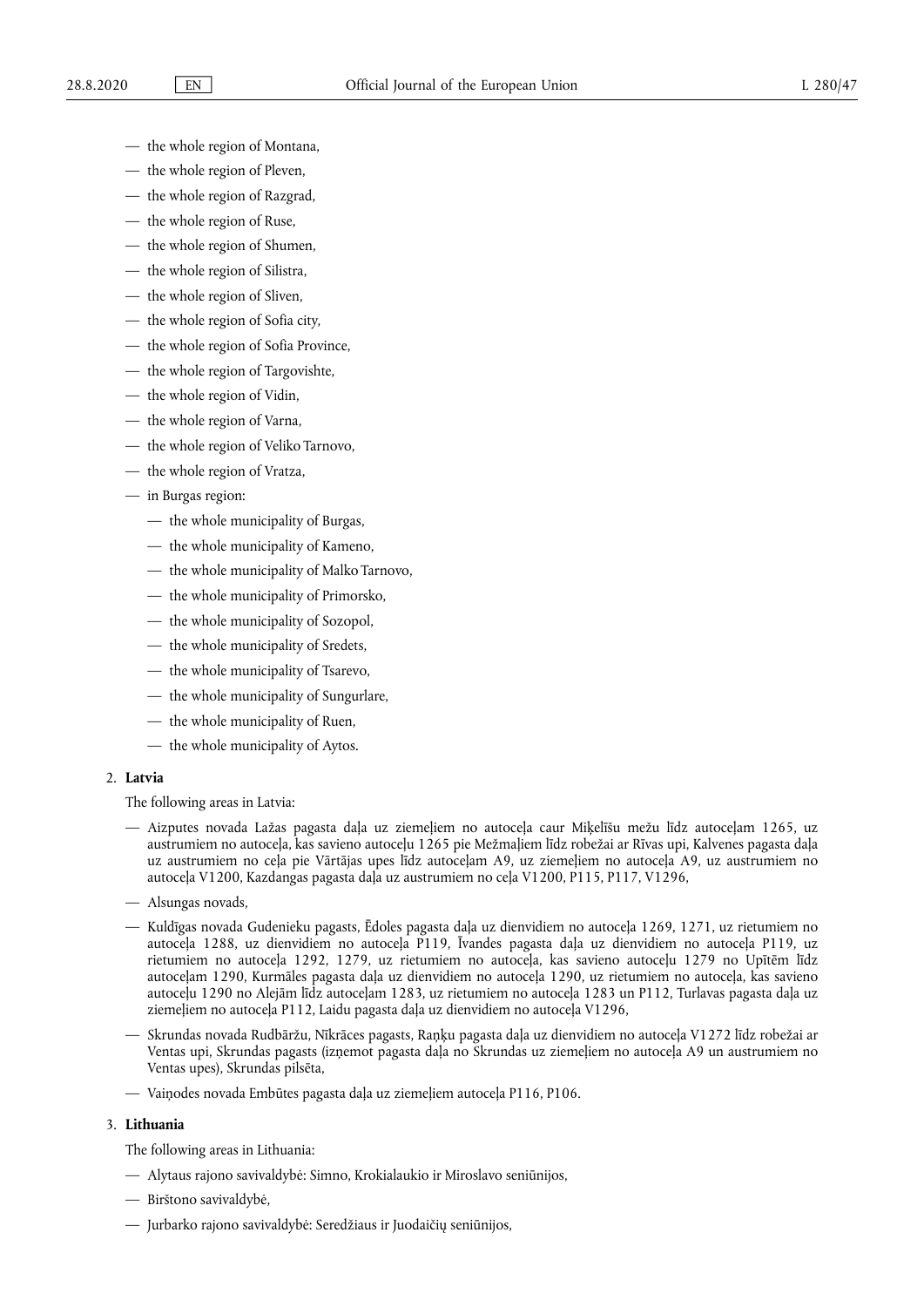- Kauno rajono savivaldybė: Akademijos, Alšėnų, Batniavos, Čekiškės, Ežerėlio, Kačerginės, Kulautuvos, Raudondvario, Ringaudų ir Zapyškio seniūnijos, Babtų seniūnijos dalis į vakarus nuo kelio A1, Užliedžių seniūnijos dalis į vakarus nuo kelio A1 ir Vilkijos apylinkių seniūnijos dalis į rytus nuo kelio Nr. 1907,
- Kazlų Rūdos savivaldybė: Antanavo, Jankų, Kazlų rūdos seniūnijos dalis Kazlų Rūdos seniūnija į pietus nuo kelio Nr. 230, į vakarus nuo kelio Kokė-Užbaliai-Čečetai iki kelio Nr. 2610 ir į šiaurę nuo kelio Nr. 2610, Plutiškių seniūnijos,
- Kėdainių rajono savivaldybė: Pernaravos ir Josvainių seniūnijos pietvakarinė dalis tarp kelio Nr. 229 ir Nr. 2032,
- Marijampolės savivaldybė: Gudelių, Igliaukos, Sasnavos ir Šunskų seniūnijos,
- Molėtų rajono savivaldybė: Alantos seniūnijos dalis į rytus nuo kelio Nr. 119 ir į pietus nuo kelio Nr. 2828, Čiulėnų, Inturkės, Luokesos, Mindūnų ir Suginčių seniūnijos,
- Plungės rajono savivaldybė: Alsėdžių, Babrungo, Paukštakių, Platelių ir Žemaičių Kalvarijos seniūnijos,
- Raseinių rajono savivaldybė: Ariogalos ir Ariogalos miesto seniūnijos,
- Prienų rajono savivaldybė: Ašmintos, Balbieriškio, Išlaužo, Jiezno, Naujosios Ūtos, Pakuonio, Prienų ir Šilavotos seniūnijos,
- Skuodo rajono savivaldybės: Barstyčių, Notėnų ir Šačių seniūnijos,
- Vilkaviškio rajono savivaldybės: Gižų ir Pilviškių seniūnijos.

### 4. **Poland**

The following areas in Poland:

w województwie warmińsko-mazurskim:

- gminy Bisztynek, Sępopol i Bartoszyce z miastem Bartoszyce w powiecie bartoszyckim,
- gminy Kiwity i Lidzbark Warmiński z miastem Lidzbark Warmiński w powiecie lidzbarskim,
- gminy Srokowo, Barciany, część gminy Kętrzyn położona na północ od linii kolejowej łączącej miejscowości Giżycko i Kętrzyn biegnącej do granicy miasta Kętrzyn oraz na wschód od linii wyznaczonej przez drogę nr 591 biegnącą od miasta Kętrzyn do północnej granicy gminy i część gminy Korsze położona na północ od linii wyznaczonej przez drogę biegnącą od wschodniej granicy łączącą miejscowości Krelikiejmy i Sątoczno i na zachód od linii wyznaczonej przez drogę łączącą miejscowości Sątoczno, Sajna Wielka biegnącą do skrzyżowania z drogą nr 590 w miejscowości Glitajny, a następnie na zachód od drogi nr 590 do skrzyżowania z drogą nr 592 i na północ od linii wyznaczonej przez drogę nr 592 biegnącą od zachodniej granicy gminy do skrzyżowania z drogą nr 590 w powiecie kętrzyńskim,
- część gminy Wilczęta położona na południe od linii wyznaczonej przez drogę nr 509 w powiecie braniewskim,
- część gminy Morąg położona na północ od linii wyznaczonej przez linię kolejową biegnącą od Olsztyna do Elbląga w powiecie ostródzkim,
- gminy Godkowo i Pasłęk w powiecie elbląskim,
- powiat olecki,
- powiat węgorzewski,
- gminy Kruklanki, Wydminy, Miłki, Giżycko z miastem Giżycko i część gminy Ryn położona na północ od linii kolejowej łączącej miejscowości Giżycko i Kętrzyn w powiecie giżyckim,
- gminy Barczewo, Gietrzwałd, Jeziorany, Jonkowo, Dywity, Dobre Miasto, Purda, Stawiguda, część gminy Olsztynek położona na północ od linii wyznaczonej przez drogę nr S51 biegnącą od wschodniej granicy gminy do miejscowości Ameryka oraz na wschód od linii wyznaczonej przez drogę biegnącą od skrzyżowania z drogą S51 do północnej granicy gminy, łączącej miejscowości Mańki – Mycyny – Ameryka, część gminy Świątki położona na wschód od linii wyznaczonej przez rzekę Pasłęka, w powiecie olsztyńskim,
- powiat miejski Olsztyn,
- część gminy Prostki położona na zachód od linii wyznaczonej przez drogę biegnącą od północnej granicy gminy łączącą miejscowości Żelazki – Dąbrowskie – Długosze do południowej granicy gminy, część gminy wiejskiej Ełk położona na południe od linii wyznaczonej przez drogę nr 667 biegnącą od miejscowości Bajtkowo do miejscowości Nowa Wieś Ełcka, a następnie na południe od linii wyznaczonej przez rzekę Ełk biegnącą od miejscowości Nowa Wieś Ełcka do wschodniej granicy gminy w powiecie ełckim,
- część gminy Biała Piska położona na wschód od linii wyznaczonej przez drogę 667 biegnącą od północnej granicy gminy do miejscowości Biała Piska, a następnie na północ od linii wyznaczonej przez drogę nr 58 biegnącą od miejscowości Biała Piska do wschodniej granicy gminy w powiecie piskim,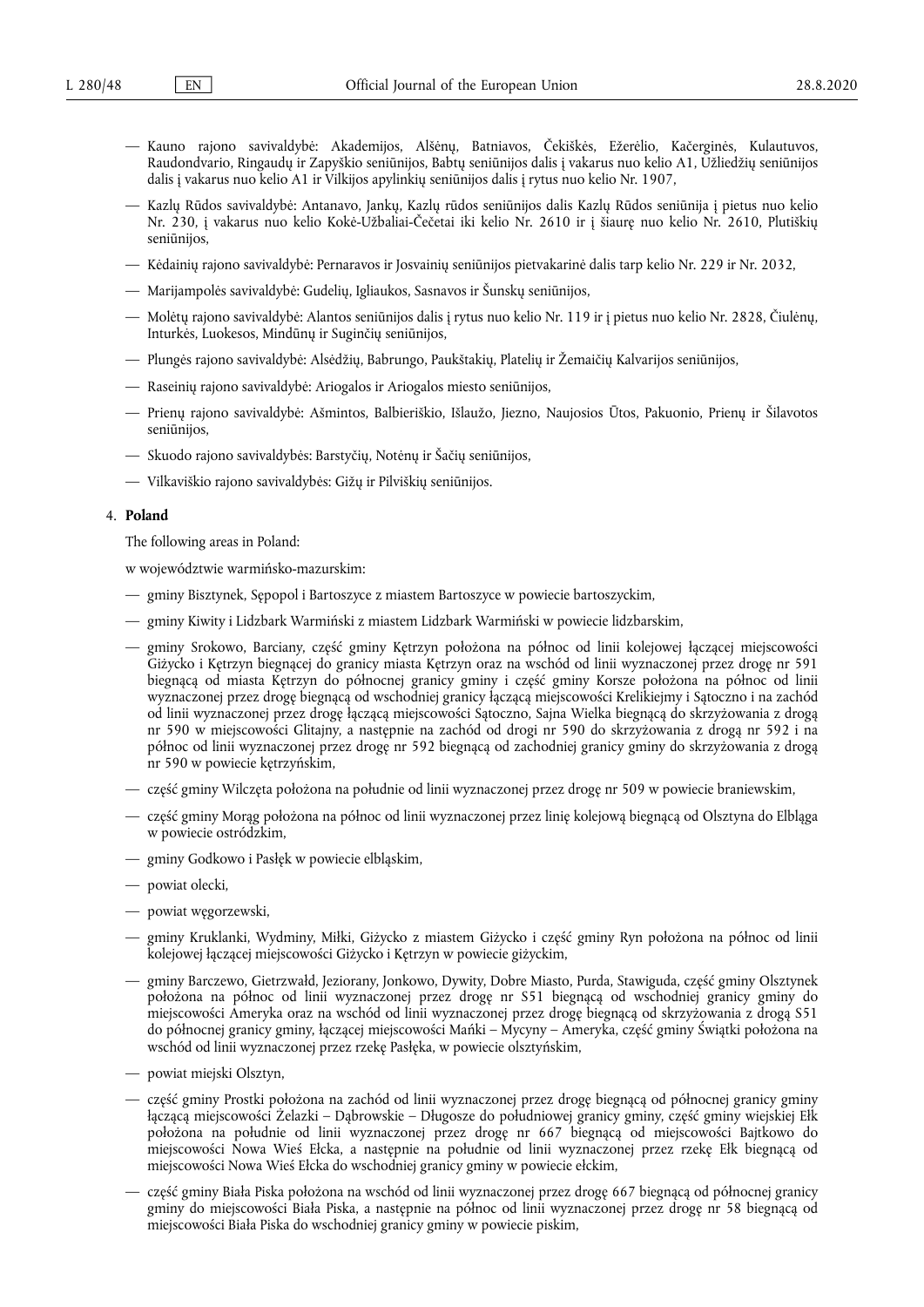w województwie podlaskim:

- gminy Wyszki, Bielsk Podlaski z miastem Bielsk Podlaski w powiecie bielskim,
- gminy Łapy, Juchnowiec Kościelny, Suraż, Turośń Kościelna, część gminy Poświętne położona na wschód od linii wyznaczonej przez drogę nr 681 w powiecie białostockim,
- gminy Perlejewo i Drohiczyn w powiecie siemiatyckim,
- gmina Ciechanowiec w powiecie wysokomazowieckim,
- część gminy Bakałarzewo położona na południe od linii wyznaczonej przez drogę 653 biegnącej od zachodniej granicy gminy do skrzyżowania z drogą 1122B oraz na zachód od linii wyznaczonej przez drogę nr 1122B biegnącą od drogi 653 w kierunku południowym do skrzyżowania z drogą 1124B i następnie na południowyzachód od drogi nr 1124B biegnącej od skrzyżowania z drogą 1122B do granicy z gminą Raczki w powiecie suwalskim,
- gmina Szczuczyn, część gminy wiejskiej Grajewo położona na północ o linii wyznaczonej przez drogę biegnącą od zachodniej granicy gminy łączącej miejscowości: Mareckie – Łękowo – Kacprowo – Ruda, a następnie od miejscowości Ruda na północ od rzeki Binduga uchodzącej do rzeki Ełk i następnie na północ od linii wyznaczonej przez rzekę Ełk od ujścia rzeki Binduga do wschodniej granicy gminy i miasto Grajewo w powiecie grajewskim,

w województwie mazowieckim:

- gminy Łaskarzew z miastem Łaskarzew, Maciejowice, Sobolew, Trojanów, Żelechów, część gminy Wilga położona na południe od linii wyznaczonej przez rzekę Wilga biegnącą od wschodniej granicy gminy do ujścia dorzeki Wisły, część gminy Górzno położona na południe od linii wyznaczonej przez drogę łączącą miejscowości Łąki i Górzno biegnącą od wschodniej granicy gminy, następnie od miejscowości Górzno na południe od drogi nr 1328W biegnącej do drogi nr 17, a następnie na południe od linii wyznaczonej przez drogę biegnącą od drogi nr 17 do zachodniej granicy gminy przez miejscowości Józefów i Kobyla Wola w powiecie garwolińskim,
- gminy Jabłonna Lacka, Sabnie i Sterdyń w powiecie sokołowskim,
- gmina Nur w powiecie ostrowskim,
- gminy Grabów nad Pilicą, Magnuszew, Głowaczów, Kozienice w powiecie kozienickim,
- gmina Stromiec w powiecie białobrzeskim,

w województwie lubelskim:

- powiat tomaszowski,
- gminy Białopole, Dubienka, Kamień, Wierzbica, Rejowiec, Rejowiec Fabryczny z miastem Rejowiec Fabryczny, Siedliszcze, Żmudź, część gminy Dorohusk położona na południe od linii wyznaczonej przez linię kolejową, część gminy Wojsławice położona na wschód od linii wyznaczonej przez drogę 1839L, część gminy Leśniowice położona na wschód od linii wyznaczonej przez drogę 1839L w powiecie chełmskim,
- gminy Izbica, Gorzków, Rudnik, Kraśniczyn, Krasnystaw z miastem Krasnystaw, Siennica Różana i część gminy Łopiennik Górny położona na wschód od linii wyznaczonej przez drogę nr 17, część gminy Żółkiewka położona na południe od linii wyznaczonej przez drogę nr 842 w powiecie krasnostawskim,
- powiat zamojski,
- powiat miejski Zamość,
- powiat biłgorajski,
- powiat hrubieszowski,
- gminy Dzwola i Chrzanów w powiecie janowskim,
- gminy Hanna, Wyryki, Urszulin, część gminy Hańsk położona na zachód od linii wyznaczonej przez drogę nr 819 i część gminy wiejskiej Włodawa położona na północ od linii wyznaczonej przez północną granicę miasta Włodawa i miasto Włodawa w powiecie włodawskim,
- powiat łęczyński,
- gmina Trawniki w powiecie świdnickim,
- gminy Serokomla i Wojcieszków w powiecie łukowskim,
- gminy Milanów, Parczew, Siemień w powiecie parczewskim,
- gminy Borki, Czemierniki, Radzyń Podlaski z miastem Radzyń Podlaski, Wohyń w powiecie radzyńskim,
- gminy Abramów, Kamionka, Michów, Lubartów z miastem Lubartów, Firlej, Jeziorzany, Kock, Niedźwiada, Ostrów Lubelski, Ostrówek, Serniki w powiecie lubartowskim,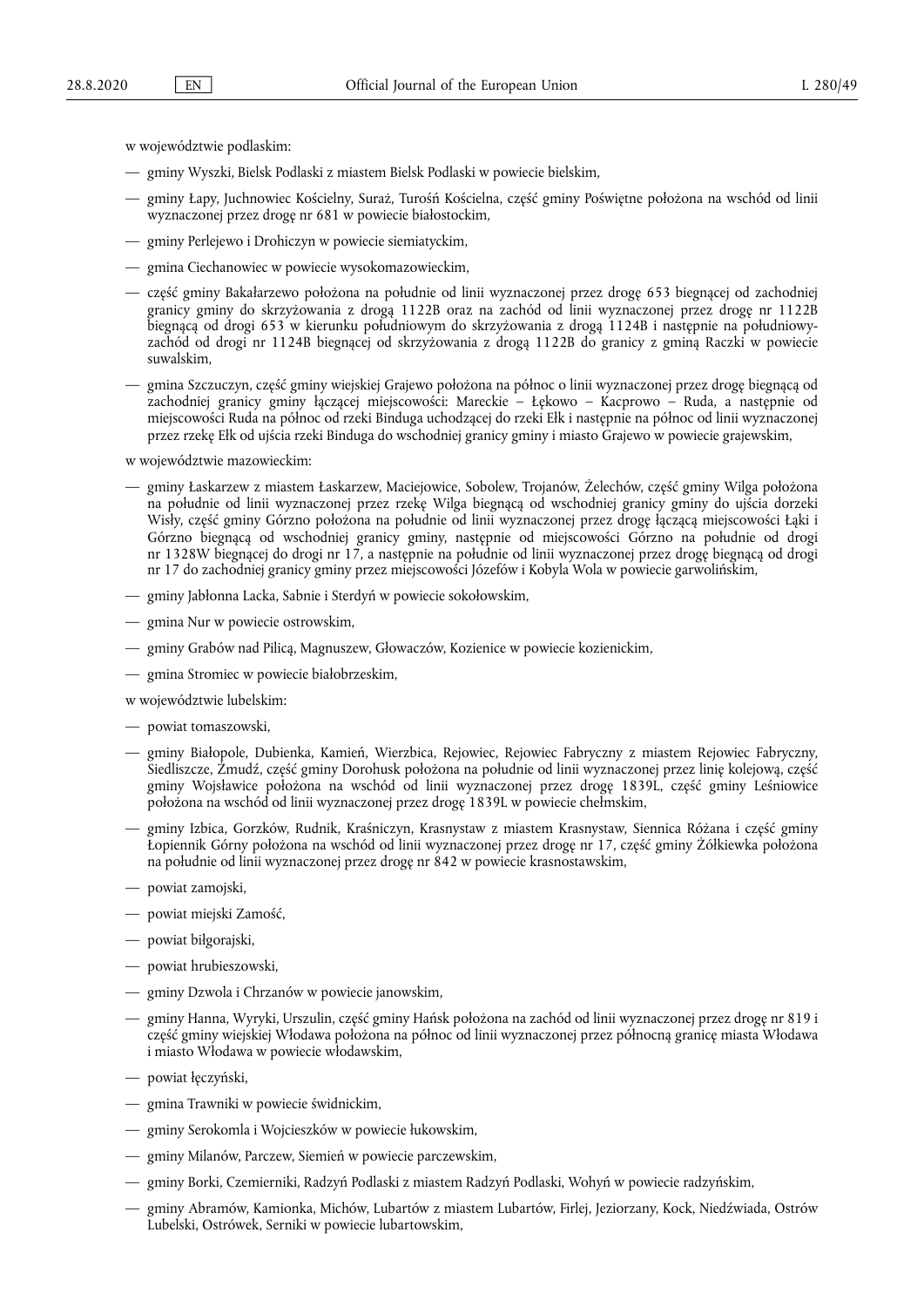- gminy Jastków, Niemce i Wólka w powiecie lubelskim,
- powiat miejski Lublin,
- gminy Kłoczew, Stężyca i część gminy Ryki położona na północ od linii wyznaczonej przez linię kolejową w powiecie ryckim,

w województwie podkarpackim:

- gminy Narol, Stary Dzików i część gminy Cieszanów położona na zachód od linii wyznaczonej przez drogę nr 865 biegnącą od południowej granicy gminy do skrzyżowania z drogą 863, a następnie na zachód od drogi nr 863 biegnącej do miejscowości Lubliniec i dalej na zachód od drogi biegnącej przez Nowy Lubliniec do północnej granicy gminy w powiecie lubaczowskim,
- część gminy wiejskiej Leżajsk położona na wschód od linii wyznaczonej przez rzekę San, część gminy Kuryłówka położona na wschód od linii wyznaczonej przez drogę biegnącą od północnej granicy gminy łączącej miejscowości Brzyska Wola – Dąbrowica – Ożanna do południowej granicy gminy w powiecie leżajskim,
- część gminy wiejskiej Jarosław położona na północ od linii wyznaczonej przez drogę 1580R biegnącą od zachodniej granicy gminy do skrzyżowania z drogą nr 77, a następnie na północ od drogi 1702R biegnącej do skrzyżowania z droga 1701R i dalej na wschód od linii wyznaczonej przez drogę nr 1701R biegnącą od skrzyżowania z drogą 1702R do południowej granicy gminy, część gminy Wiązownica położona na północ od linii wyznaczonej przez drogę nr 865 w powiecie jarosławskim,
- gminy Adamówka, Sieniawa i Tryńcza w powiecie przeworskim,

w województwie lubuskim:

- gminy Nowa Sól i miasto Nowa Sól, Otyń oraz część gminy Kożuchów położona na północ od linii wyznaczonej przez drogę nr 283 biegnącą od wschodniej granicy gminy do skrzyżowania z drogą nr 290 i na północ od linii wyznaczonej przez drogę nr 290 biegnącej od miasta Mirocin Dolny do zachodniej granicy gminy, część gminy Bytom Odrzański położona na południowy wschód od linii wyznaczonej przez drogi nr 293 i 326, część gminy Nowe Miasteczko położona na wschód od linii wyznaczonych przez drogi 293 i 328, część gminy Siedlisko położona na południowy wschód od linii wyznaczonej przez drogę biegnącą od rzeki Odry przy południowe granicy gminy do drogi nr 326 łączącej się z drogą nr 325 biegnącą w kierunku miejscowości Różanówka do skrzyżowania z drogą nr 321 biegnącą od tego skrzyżowania w kierunku miejscowości Bielawy, a następnie przedłużoną przez drogę przeciwpożarową biegnącą od drogi nr 321 w miejscowości Bielawy do granicy gminy w powiecie nowosolskim,
- gminy Czerwieńsk, Świdnica, Zabór, część gminy Bojadła położona na południe od linii wyznaczonej przez drogę nr 278 biegnącą od wschodniej granicy gminy do skrzyżowania z drogą nr 282 i na południe od linii wyznaczonej przez drogę nr 282 biegnącej od miasta Bojadła do zachodniej granicy gminy i część gminy Sulechów położona na zachód od linii wyznaczonej przez drogę nr S3 w powiecie zielonogórskim,
- część gminy Niegosławice położona na wschód od linii wyznaczonej przez drogę nr 328 w powiecie żagańskim,
- powiat miejski Zielona Góra,
- gmina Skąpe w powiecie świebodzińskim,
- gmina Dąbie, część gminy Krosno Odrzańskie położona na wschód od linii wyznaczonej przez drogę nr 1157F biegnącą od północnej granicy gminy do skrzyżowania z drogą nr 29, a następnie przez drogę nr 29 biegnącą od tego skrzyżowania do południowej granicy gminy, część gminy Bytnica położona na zachód od linii wyznaczonej przez drogę nr 1157F w powiecie krośnieńskim,

w województwie wielkopolskim:

- gminy Buk, Dopiewo, Tarnowo Podgórne, część gminy Komorniki położona na zachód od linii wyznaczonej przez drogę nr 5, część gminy Stęszew położona na północny – zachód od linii wyznaczonej przez drogi nr 5 i 32 w powiecie poznańskim,
- część gminy Duszniki położona na wschód od linii wyznaczonej przez drogę nr 306 biegnącą od południowej granicy gminy do skrzyżowania z drogą nr 92 oraz na południe od linii wyznaczonej przez droge nr 92 biegnącą od wschodniej granicy gminy do skrzyżowania z drogą nr 306, część gminy Kaźmierz położona na południe i na wschód od linii wyznaczonych przez drogi: nr 92 biegnącą od zachodniej granicy gminy do skrzyżowania z drogą łączącą miejscowości Witkowice – Gorszewice – Kaźmierz (wzdłuż ulic Czereśniowa, Dworcowa, Marii Konopnickiej) – Chlewiska, biegnącą do wschodniej granicy gminy w powiecie szamotulskim,
- gminy Lipno, Osieczna, część gminy Włoszakowice położona na wschód od linii wyznaczonej przez drogi 3903P biegnącą od północnej granicy gminy do miejscowości Boguszyn, a następnie przez drogę łączącą miejscowość Boguszyn z miejscowością Krzycko aż do południowej granicy gminy w powiecie leszczyńskim,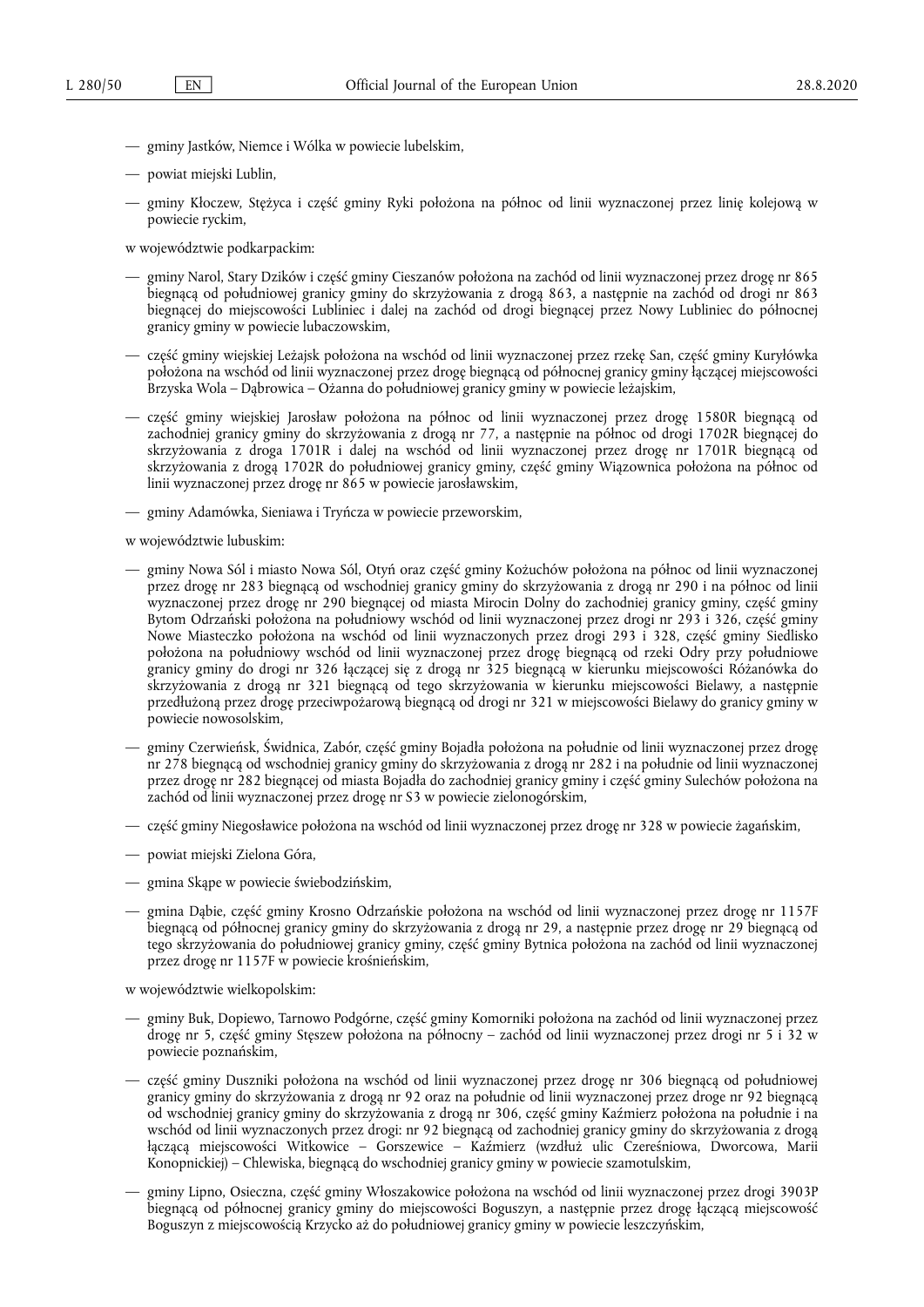- powiat miejski Leszno,
- część gminy Śmigiel położona na wschód od linii wyznaczonej przez drogi nr 3903P biegnącej od południowej granicy gminy przez miejscowości Bronikowo i Morowice aż do miejscowości Śmigiel do skrzyżowania z drogą 3820P i dalej drogą 3820P, która przechodzi w ul. Jagiellońską, następnie w Lipową i Glinkową, aż do skrzyżowania z drogą S5, następnie przez drogą nr S5 do północnej granicy gminy, część gminy wiejskiej Kościan położona na południowy – wschód od linii wyznaczonej przez drogę nr 5 oraz na zachód od linii wyznaczonej przez kanał Obry, część gminy Krzywiń położona na zachód od linii wyznaczonej przez kanał Obry w powiecie kościańskim.

w województwie dolnośląskim:

- gminy Jerzmanowa, Żukowice, część gminy Kotla położona na południe od linii wyznaczonej przez rzekę Krzycki Rów, część gminy wiejskiej Głogów położona na zachód od linii wyznaczonej przez drogi nr 12, 319 oraz 329, część miasta Głogów położona na zachód od linii wyznaczonej przez drogę nr 12 w powiecie głogowskim,
- gminy Gaworzyce, Radwanice i część gminy Przemków położona na północ od linii wyznaczonej prze drogę nr 12 w powiecie polkowickim.

#### 5. **Romania**

The following areas in Romania:

- Zona orașului București,
- Județul Constanța,
- Județul Satu Mare,
- Județul Tulcea,
- Județul Bacău,
- Județul Bihor,
- Județul Brăila,
- Județul Buzău,
- Județul Călărași,
- Județul Dâmbovița,
- Județul Galați,
- Județul Giurgiu,
- Județul Ialomița,
- Județul Ilfov,
- Județul Prahova,
- Județul Sălaj,
- Județul Vaslui,
- Județul Vrancea,
- Județul Teleorman,
- Judeţul Mehedinţi,
- Județul Gorj,
- Județul Argeș,
- Judeţul Olt,
- Judeţul Dolj,
- Județul Arad,
- Județul Timiș,
- Județul Covasna,
- Județul Brașov,
- Județul Botoșani,
- Județul Vâlcea,